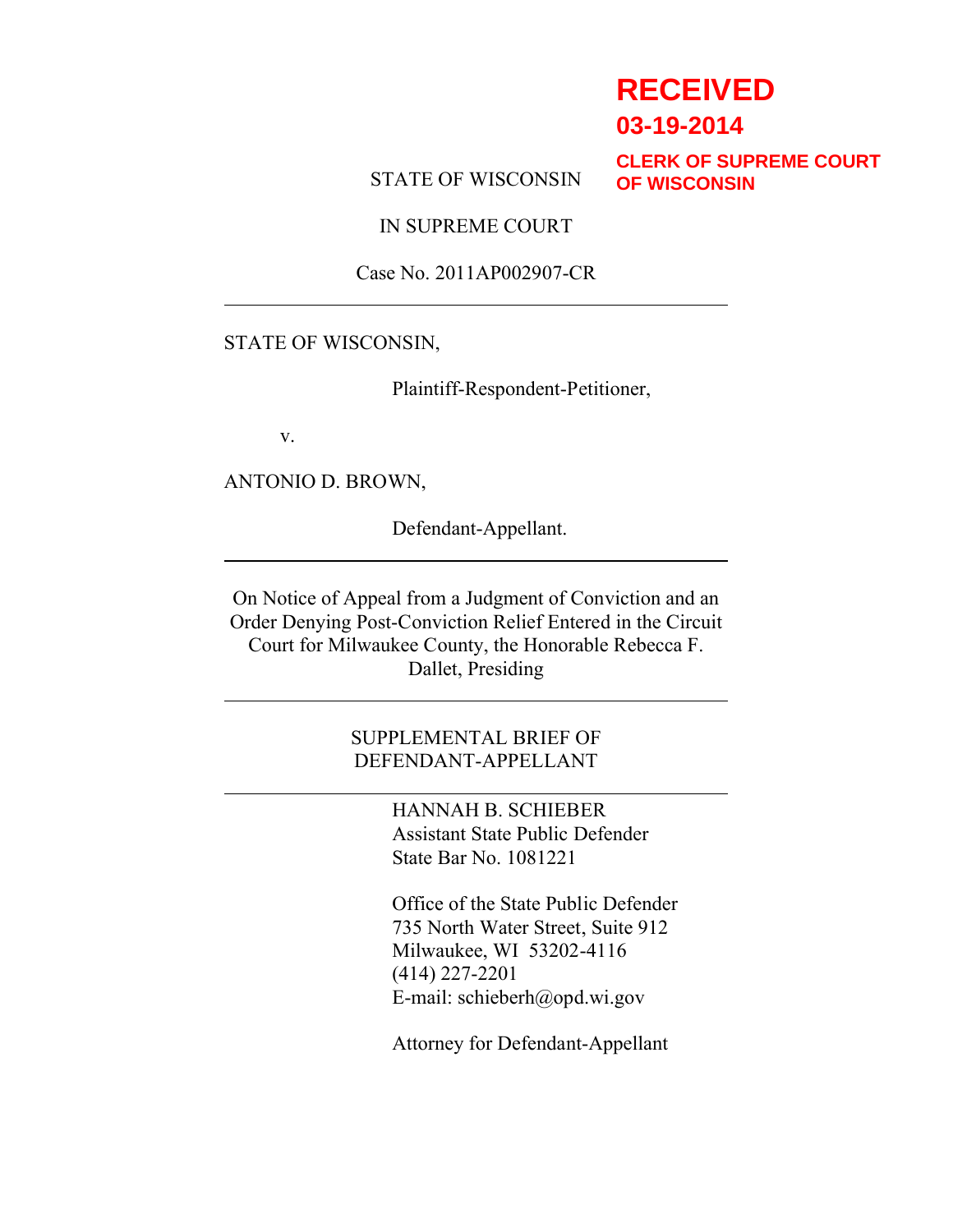# **TABLE OF CONTENTS**

|    |                 |                                                                                                                                                                              | Page |
|----|-----------------|------------------------------------------------------------------------------------------------------------------------------------------------------------------------------|------|
|    |                 |                                                                                                                                                                              |      |
| I. |                 | The Officers Lacked Reasonable Suspicion to<br>Stop Mr. Brown's Car Based on Their Belief                                                                                    |      |
| Π. |                 | A Traffic Stop Based on an Officer's Mistake of<br>the Law, Whether or Not in Good Faith, Cannot                                                                             |      |
|    | A.              | Under State v. Longcore, a traffic stop<br>may not be based on an officer's mistake                                                                                          |      |
|    | <b>B.</b>       | The vast majority of federal circuits and<br>states hold that a traffic stop cannot be<br>based on an officer's mistake of law,<br>regardless of whether that mistake was in |      |
|    | $\mathcal{C}$ . | The<br>Seventh<br>Circuit<br>in<br>U.S.<br><i>v</i> .<br>McDonald held that a traffic stop cannot<br>be based on a mistake of law, whether in                                |      |
|    | D.              | Suppressing evidence derived<br>from<br>stops based on an officer's<br>traffic<br>mistake of law serves the purpose of the<br>exclusionary rule to deter negligent           |      |
|    | Е.              | To uphold traffic stops based on an<br>officer's own mistake of law would be to<br>a double standard by which<br>create                                                      |      |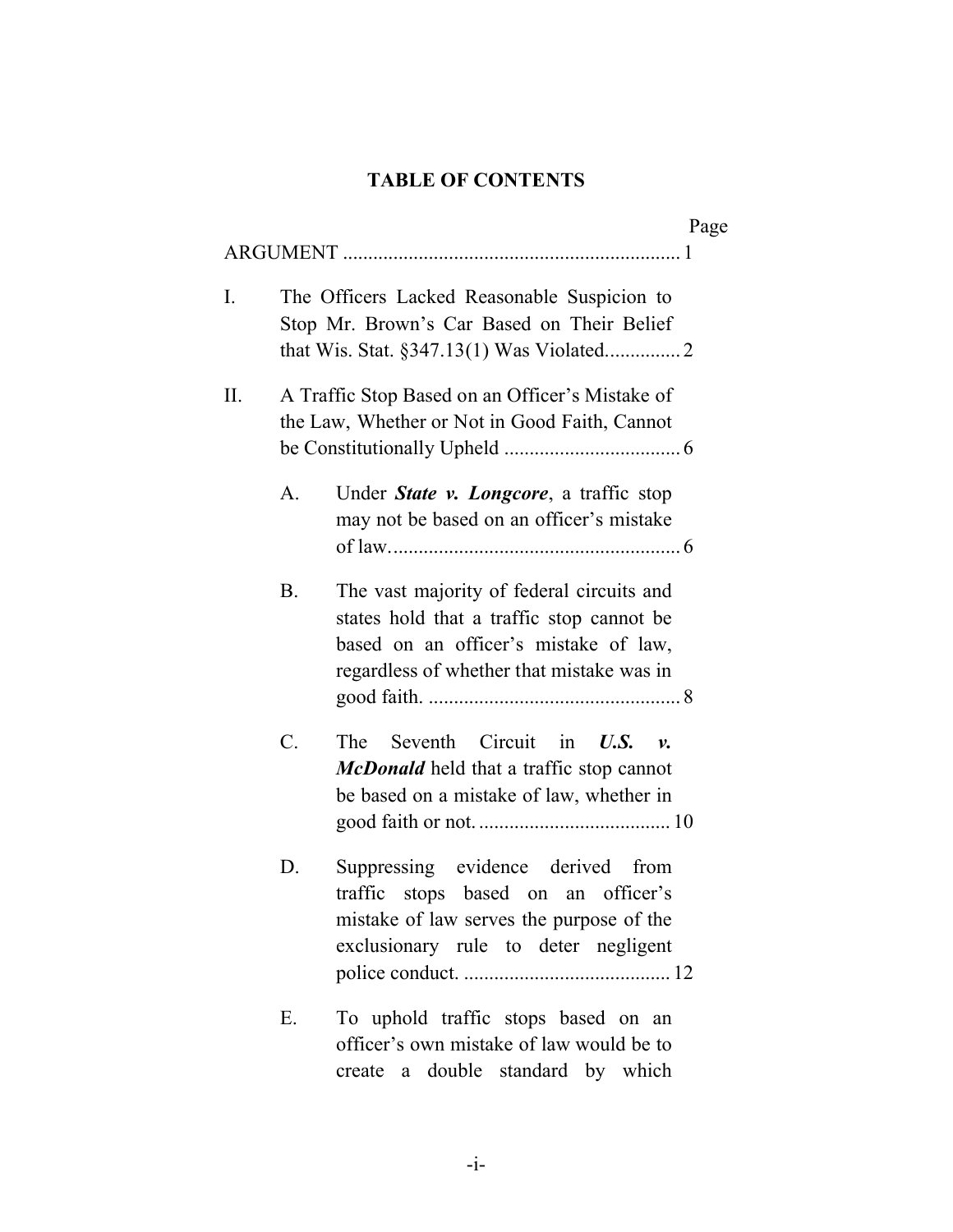|    | citizens are required to know the law, but<br>the police—entrusted and empowered to                                                                       |  |  |
|----|-----------------------------------------------------------------------------------------------------------------------------------------------------------|--|--|
|    |                                                                                                                                                           |  |  |
| F. | To uphold traffic stops based on an<br>officer's own mistake of law would be to<br>undermine the legitimacy of the police16                               |  |  |
| G. | To uphold traffic stops based on an<br>officer's mistake of law would be to<br>undercut legislative authority and<br>weaken the separation of powers.  17 |  |  |
|    |                                                                                                                                                           |  |  |
|    | CERTIFICATION AS TO FORM/LENGTH 19                                                                                                                        |  |  |
|    | <b>CERTIFICATE OF COMPLIANCE WITH RULE</b>                                                                                                                |  |  |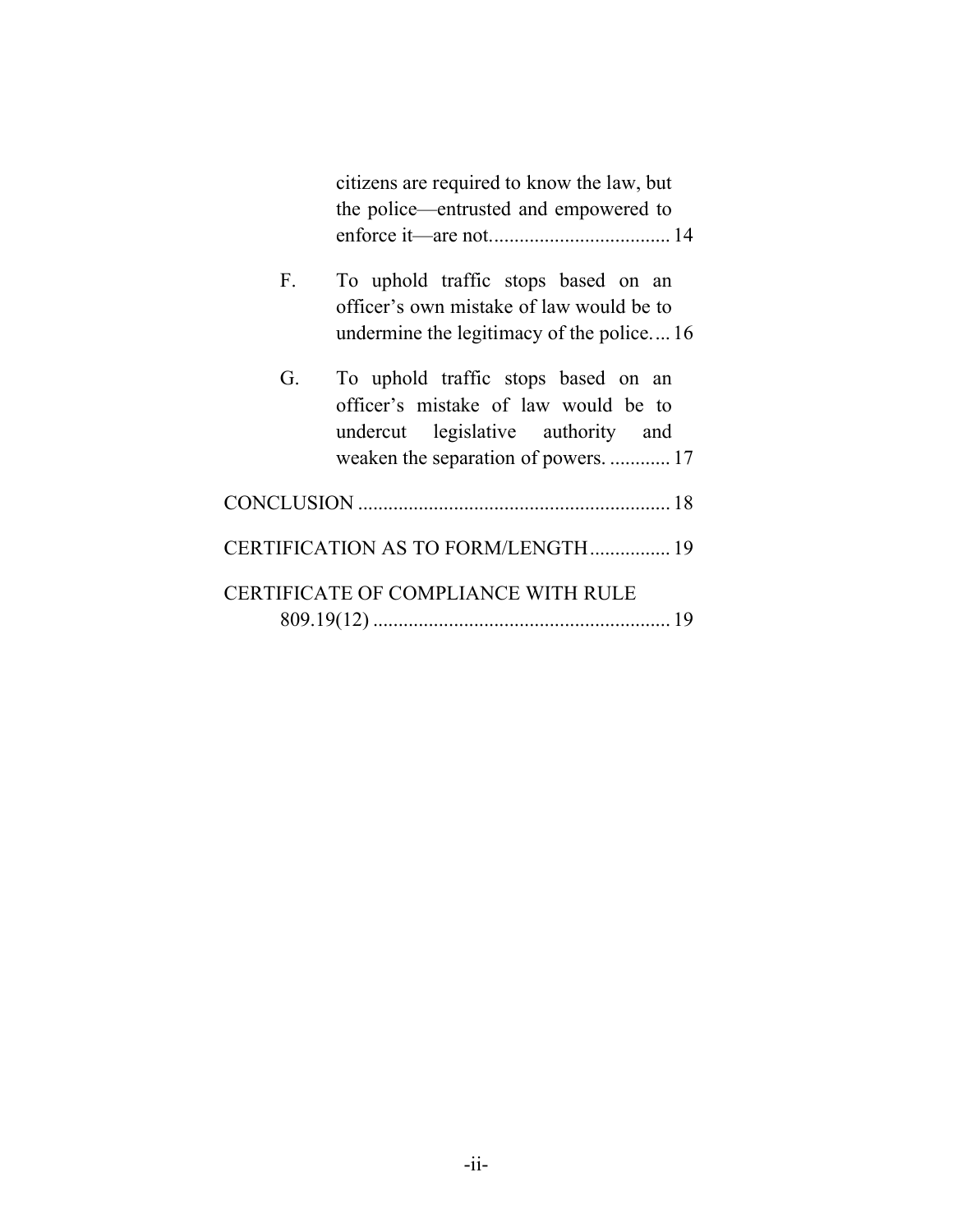## **CASES CITED**

| Byer v. Jackson,                                                          |
|---------------------------------------------------------------------------|
| 661 N.Y.S2d 336 (N.Y. App. Div. 1997)  9                                  |
| Commonwealth v. Bernard,<br>84 Mass. App. Ct. 771 (Mass. App. Ct. 2014) 9 |
| Commonwealth v. Rachau,                                                   |
| Gilmore v. State,                                                         |
| Gunn v. State,                                                            |
| Harrison v. State,                                                        |
| Hinojosa v. State,                                                        |
| $J.D.I$ v. State,                                                         |
| Johnson v. State,<br>75 Wis. 2d 344, 249 N.W.2d 593 (1977)3               |
| Marbury v. Madison,                                                       |
| Martin v. Kan. Dept. of Revenue,                                          |
| McDonald v. State,                                                        |
|                                                                           |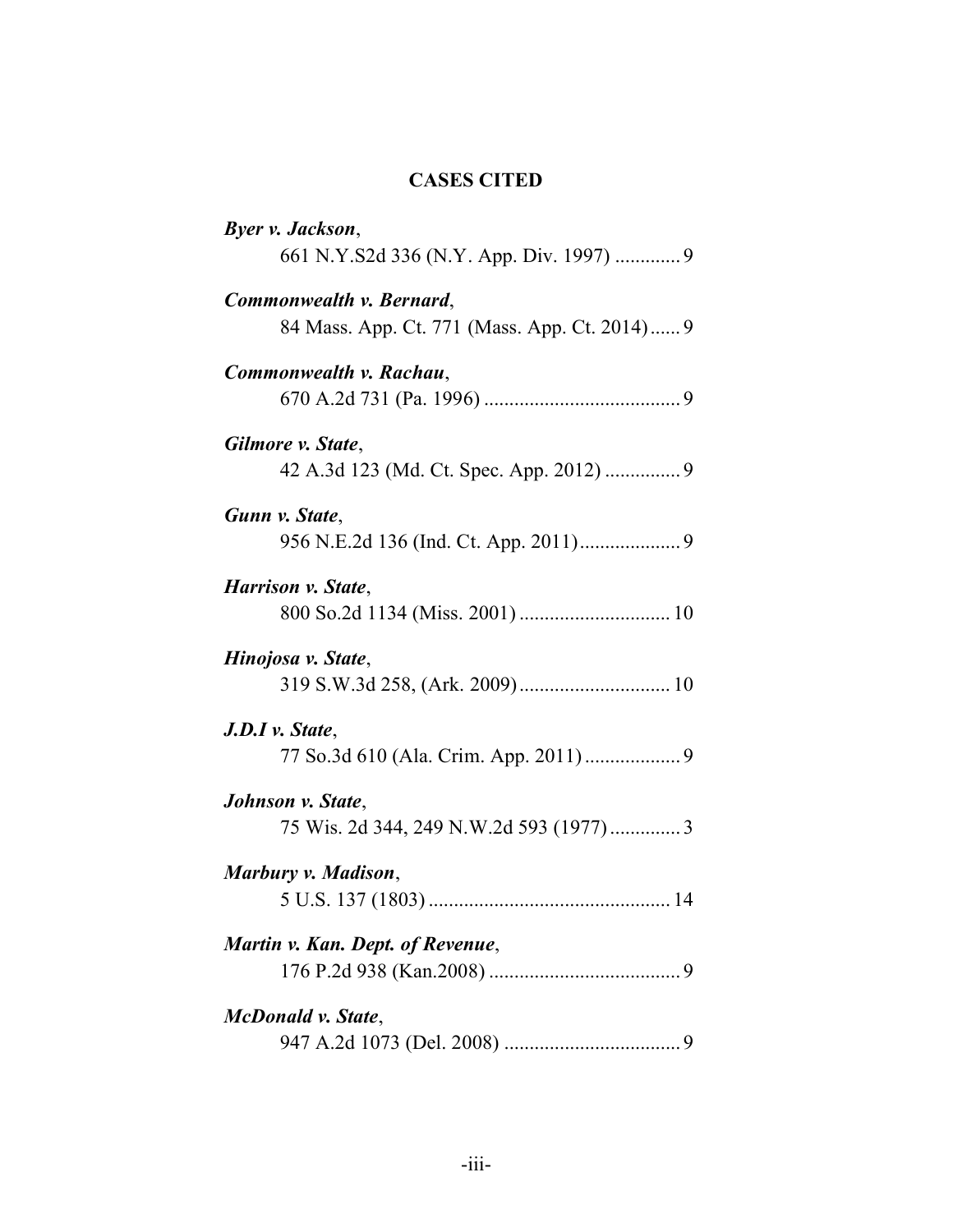| People v. Cole,                                              |
|--------------------------------------------------------------|
| People v. Ramirez,                                           |
| State v. Anderson,                                           |
| State v. Babcock.<br>993 N.E.2d 1215 (Ohio Ct. App. 2013)  9 |
| State v. Boatright,                                          |
| State v. Chilson,                                            |
| State v. Dearborn,<br>2010 WI 84,                            |
| State v. Duran,                                              |
| State v. Eason,<br>2001 WI 98,                               |
| State v. Gaulrapp,<br>207 Wis. 2d 600,                       |
| State v. Gums,<br>69 Wis. 2d 513, 230 N.W.2d 813 (1975) 13   |
| State v. Heien,                                              |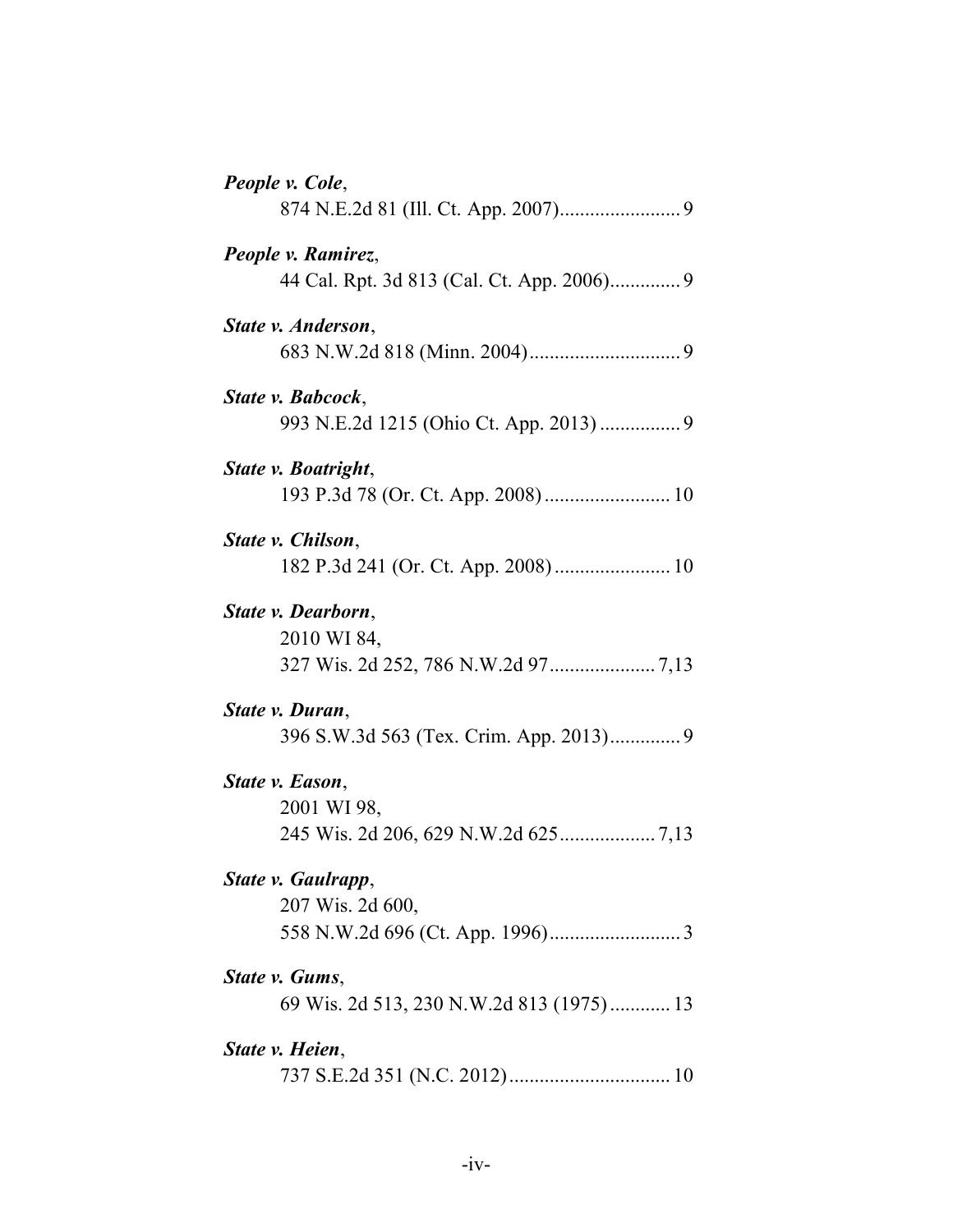| State v. Hubble,                               |
|------------------------------------------------|
|                                                |
| State v. Huebemer,                             |
| 2000 WI 59, 235 Wis. 2d 486, 611 N.W.2d 7276   |
| State v. Johnson,                              |
| 2013 WI App 140,                               |
|                                                |
| State v. Lacasella,                            |
|                                                |
| State v. Longcore,                             |
| 226 Wis. 2d 1, 594 N.W.2d 412 (Ct. App. 1999), |
| aff'd 2000 WI 23, 233 Wis. 2d 278, 607 N.W. 2d |
|                                                |
| State v. Louwrens.                             |
|                                                |
| State v. Neumann,                              |
| 2013 WI 58,                                    |
|                                                |
| State v. Popke,                                |
| 2009 WI 37, 317 Wis. 2d 118, 765 N.W.2d 569 3  |
| State v. Rhinelander,                          |
| 649 S.E.2d 828 (Ga. Ct. App. 2007)  10         |
| State v. Taylor,                               |
| 60 Wis. 2d 506, 210 N.W.2d 873 (1973) 4        |
| State v. Ward,                                 |
| 2000 WI 3.                                     |
|                                                |
|                                                |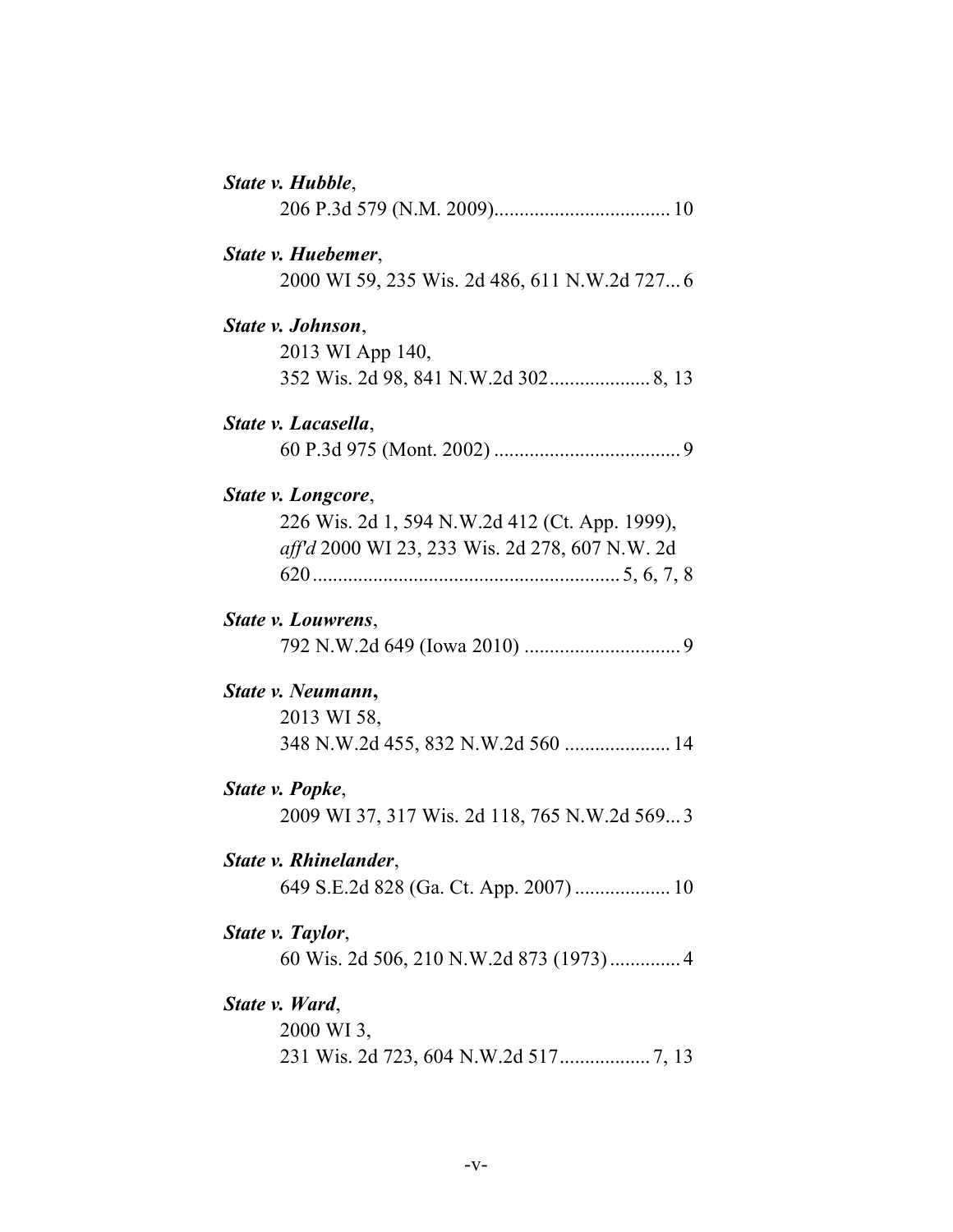| State v. Wright,                |
|---------------------------------|
|                                 |
| Travis v. State,                |
|                                 |
| U.S. v. Chanthasouxat,          |
|                                 |
| U.S. v. Delfin-Colina,          |
|                                 |
| U.S. v. Lopez-Soto,             |
|                                 |
| U.S. v. Martin,                 |
|                                 |
| U.S. v. McDonald,               |
|                                 |
| U.S. v. Tibbetts,               |
|                                 |
| U.S. v. Williams,               |
|                                 |
| United State v. Lopez-Valdez,   |
|                                 |
| <b>United States v. Miller,</b> |
|                                 |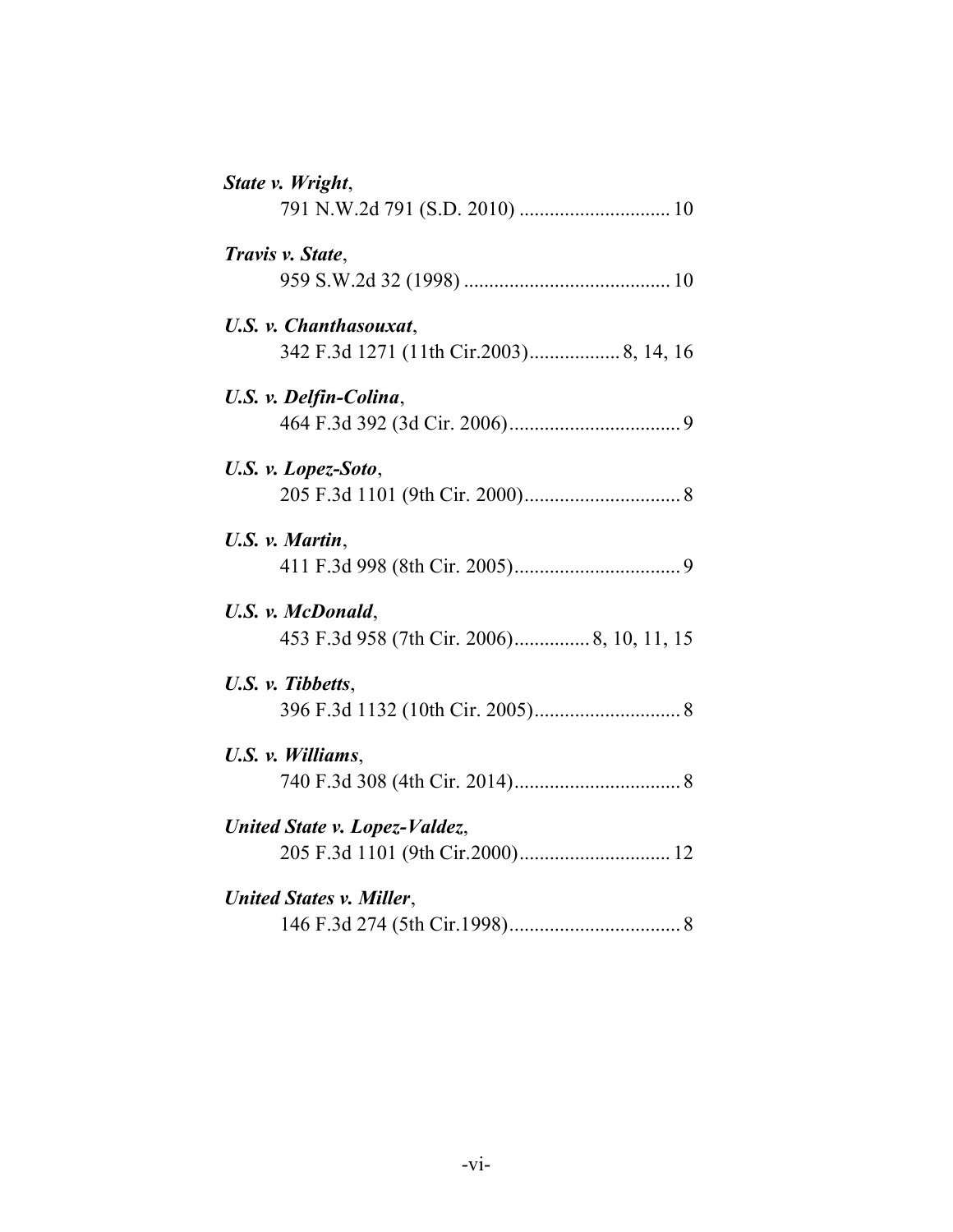### **CONSTITUTIONAL PROVISIONS AND STATUTES CITED**

| <b>United States Constitution</b> |  |
|-----------------------------------|--|
|                                   |  |
| <b>Wisconsin Constitution</b>     |  |
|                                   |  |
| <b>Wisconsin Statutes</b>         |  |
|                                   |  |

# **OTHER AUTHORITIES CITED**

| Jerome H. Skolnick, "Justice Without Trial: Law |  |
|-------------------------------------------------|--|
| Enforcement in Democratic Society 233           |  |
| (Macmillan Coll. Pub'g Co. 3d ed 1994) 14       |  |
| Tom R. Tyler & Jeffrey Fagan, "Legitimacy and   |  |
| Cooperation: Why Do People Help the Police      |  |
| Fight Crime in Their Communities?," 6 Ohio St.  |  |
|                                                 |  |

| Wayne A. Logan, "Police Mistakes of Law," 61 Emory |  |
|----------------------------------------------------|--|
|                                                    |  |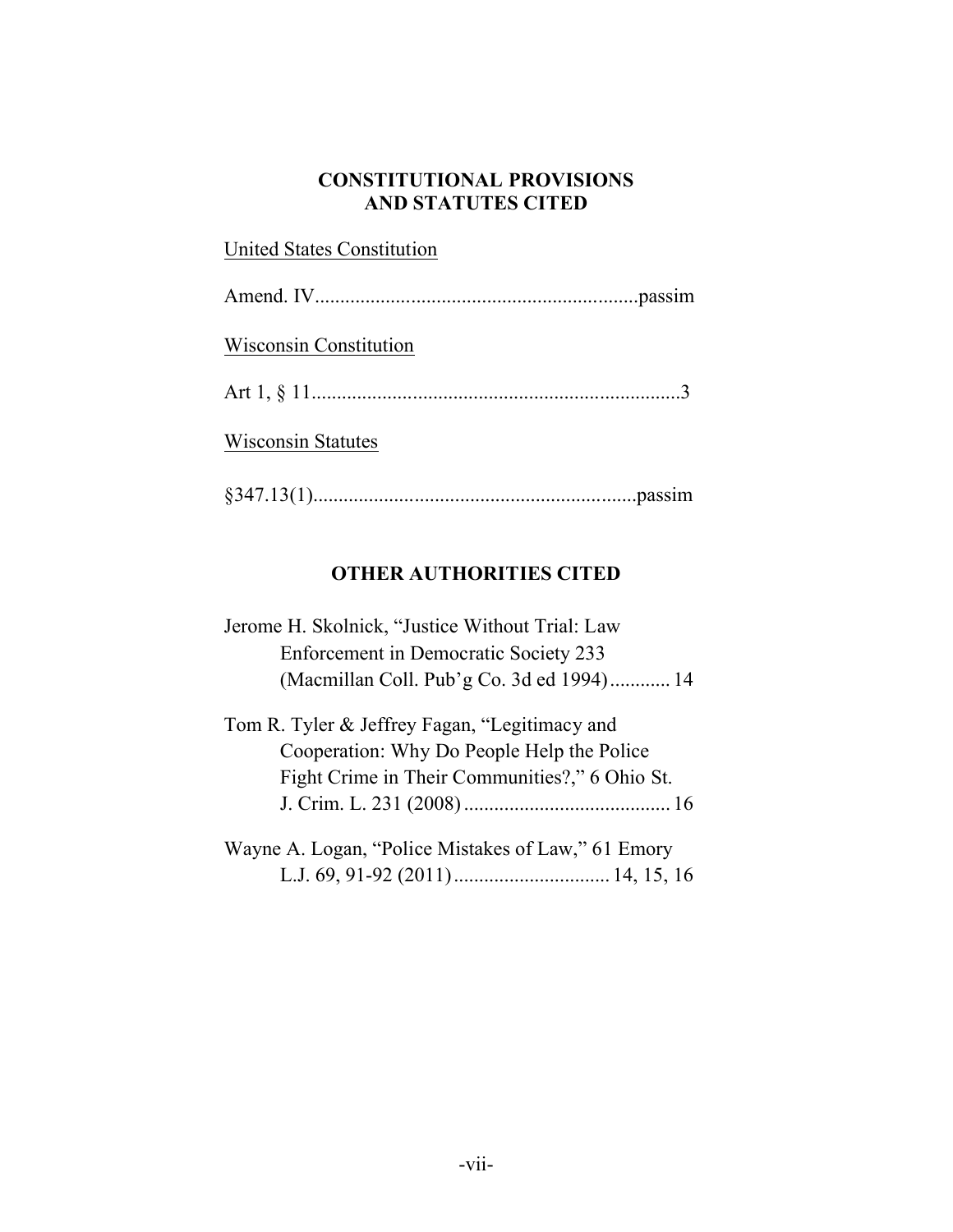#### **ARGUMENT**

This Court's February 26, 2014 order asked the parties in this case to address two questions in supplemental briefing: "(1) whether the officer had reasonable suspicion to stop Brown's vehicle because the officer believed that Wis. Stat. § 347.13(1) was violated when not all of the tail light bulbs on Brown's vehicle were working; (2) whether, assuming an officer makes a good faith mistake of law on which the officer makes a traffic stop, does that mistake of law nevertheless require reviewing courts to conclude that the stop was not lawful."

First, the officers here lacked reasonable suspicion to stop Mr. Brown's car for the same reason they lacked probable cause to stop Mr. Brown's car: because Wisconsin Statute § 347.13(1) does not require that every individual bulb comprising one tail lamp be lit in order for the tail lamp as a whole to be "in good working order." While reasonable suspicion is a less demanding standard than probable cause, reasonable suspicion still requires that police be able to point to specific, articulable facts, which, when taken together with rational inferences, reasonably justify the Fourth Amendment seizure. The officers' observations that one bulb in a multiple-bulb tail lamp was unlit did not provide facts together with rational inferences to reasonably believe that Wis. Stat. § 347.13(1) may have been violated, because one unlit bulb in a multiple-bulb tail lamp does not violate the statute where the tail lamp as a whole is sufficient to designate the rear of the car to cars traveling behind it. The State therefore failed to show that the officers had reasonable suspicion to stop the car.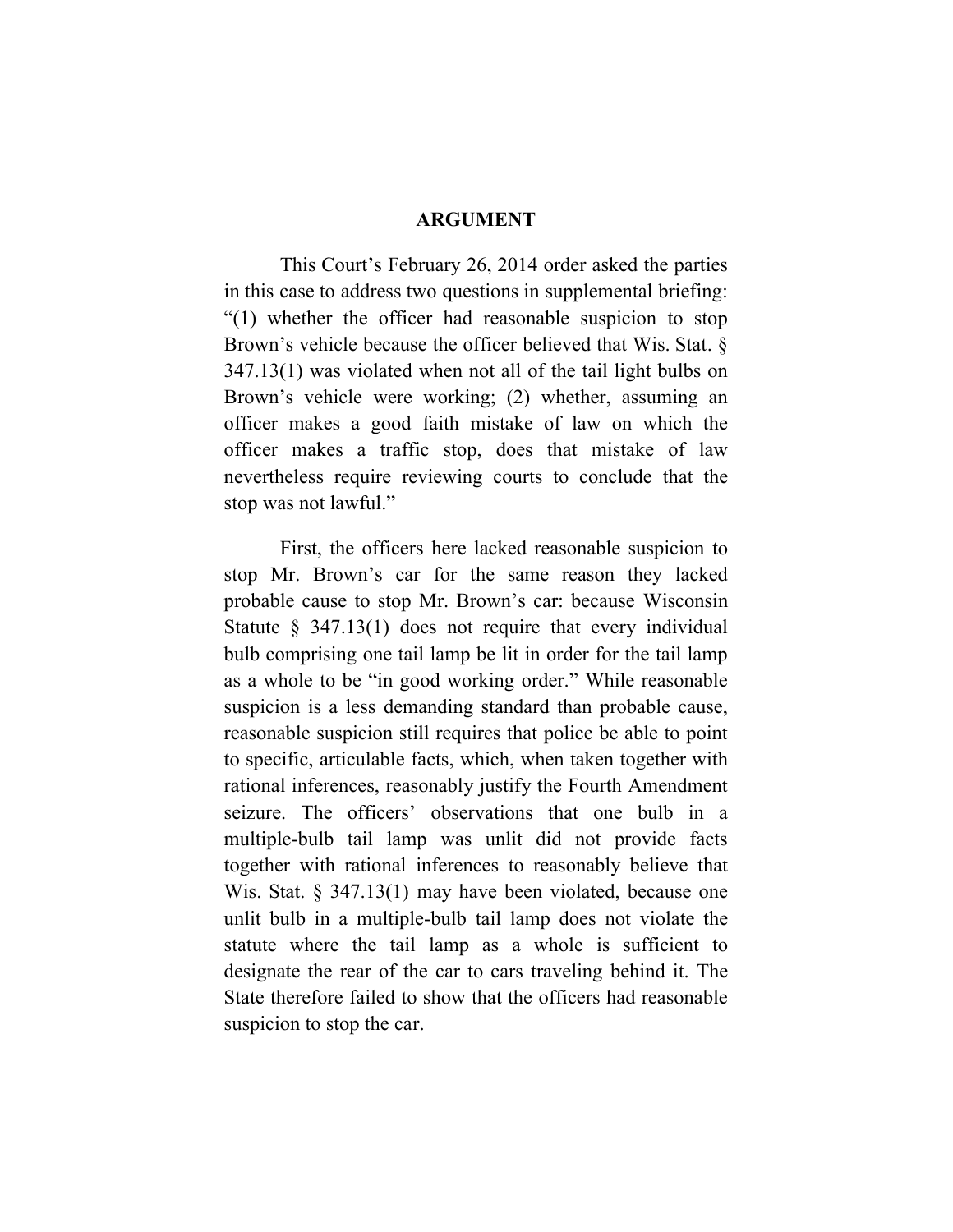Second, a traffic stop cannot be constitutionally upheld based on an officer's subjective mistake of law—whether or not that mistake was made in good faith. In order for a traffic stop to be upheld, the basis for the stop must be objectively reasonable. An officer's mistaken understanding of the law cannot be objectively reasonable. To hold that Fourth Amendment seizures may be based on an officer's good faith mistake of law would be to overrule Wisconsin precedent, expand the scope of the good faith exception in Wisconsin, and go against the vast majority of jurisdictions that have addressed this question. But even further, to declare that a traffic stop should be upheld when a police officer—tasked to enforce the law—conducts a stop based on his or her own misunderstanding of what the law actually prohibits, would be to undermine the legitimacy and integrity of the police, distort the separation of powers by diminishing legislative authority, and weaken the foundation of a rule-of-law society.

I. The Officers Lacked Reasonable Suspicion to Stop Mr. Brown's Car Based on Their Belief that Wis. Stat. §347.13(1) Was Violated.

The officers here lacked reasonable suspicion to stop Mr. Brown's car based on a belief that Wis. Stat. § 347.13(1) had been violated because of an unlit tail lamp bulb. While, as the Court of Appeals held, the appropriate standard is whether the officers had *probable cause* to stop the car, (*see* Brown Initial Brief at 7, Ct. App. Op., ¶ 15, State's App.108), the officers similarly lacked reasonable suspicion to stop the car based on their incorrect belief that the tail lamp on Mr. Brown's car violated Wis. Stat. § 347.13(1).

The Fourth Amendment to the United States Constitution and Article 1, Section 11 of the Wisconsin Constitution protect citizens against unreasonable searches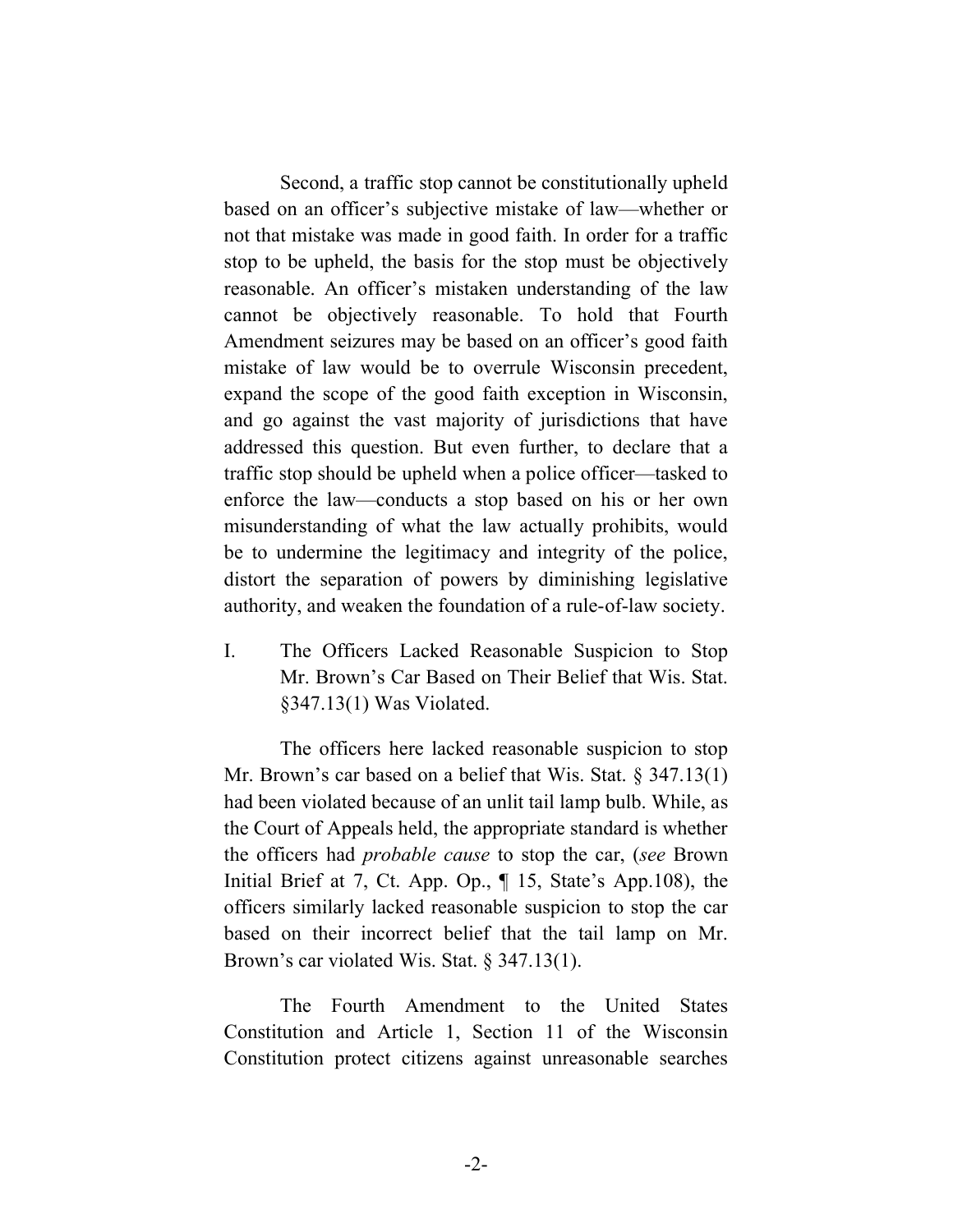and seizures. U.S. CONST., Amend. IV and WIS. CONST., Art 1,  $\S$  11. The "temporary detention of individuals" during a traffic stop constitutes a "seizure" within the meaning of the Fourth Amendment. *State v. Popke*, 2009 WI 37, ¶ 11, 317 Wis. 2d 118, 765 N.W.2d 569 (citation omitted).

"A traffic stop is generally reasonable if the officers have probable cause to believe that a traffic violation has occurred, or have grounds to reasonably suspect a violation has been or will be committed." *Popke*, 2009 WI 37, ¶ 11 (quoting *State v. Gaulrapp*, 207 Wis. 2d 600, 605, 558 N.W.2d 696 (Ct. App. 1996)). "Probable cause refers to the 'quantum of evidence which would lead a reasonable police officer to believe' that a traffic violation has occurred…probable cause exists when the officer has 'reasonable grounds to believe that the person is committing or has committed a crime.'" *Id.*, ¶ 14 (quoting *Johnson v. State*, 75 Wis. 2d 344, 348, 249 N.W.2d 593 (1977).

Even if an officer does not have probable cause to justify the stop, a traffic stop may still be lawful if the officer had reasonable suspicion to conduct the traffic stop: "Even if no probable cause existed, a police officer may still conduct a traffic stop when, under the totality of the circumstances, he or she has grounds to reasonably suspect that a crime or traffic violation has been or will be committed." *Id.*, ¶ 23 (internal citation omitted). Reasonable suspicion requires that an "officer must be able to point to specific and articulable facts which, taken together with rational inferences from those facts, reasonably warrant the intrusion of the stop. The crucial question is whether the facts of the case would warrant a reasonable police officer, in light of his or her training and experience, to suspect that the individual has committed, was committing, or is about to commit a crime." *Id.* (internal citations omitted). Thus, both probable cause and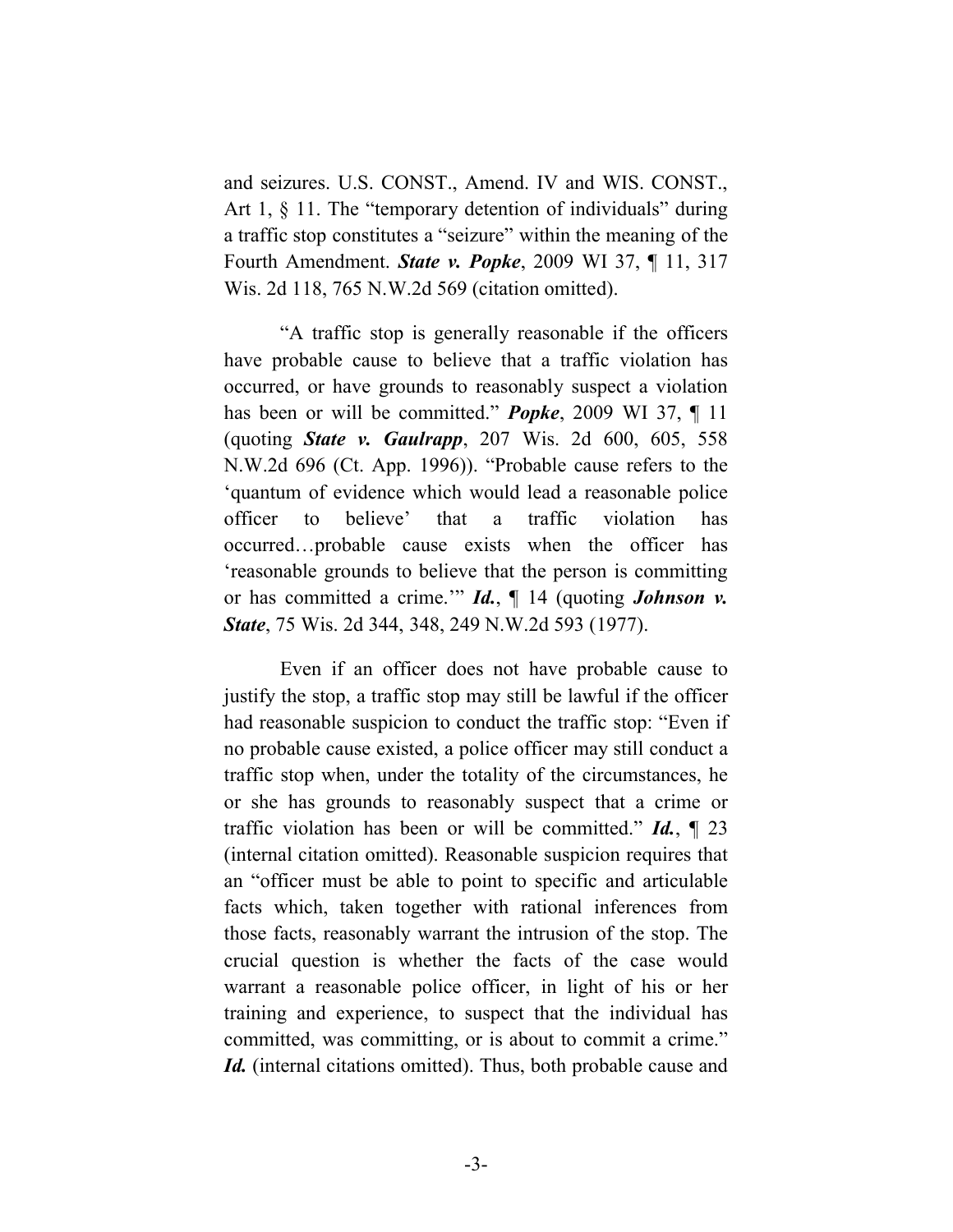reasonable suspicion demand an objective analysis of an officer's subjective observations and actions.

Importantly, the State had the burden at the suppression hearing to prove that the stop was lawful. *See State v. Taylor*, 60 Wis. 2d 506, 519, 210 N.W.2d 873 (1973)("Where a violation of the Fourth Amendment right against unreasonable search and seizures is asserted, the burden of proof upon the motion to suppress is upon the state."). The State in this case failed to prove that the officers had either probable cause or reasonable suspicion to stop Mr. Brown's car.

Both Officer Wawrzonek and Officer Feely testified at the suppression hearing that they observed one light on the driver's side of Mr. Brown's car to be unlit. (38:5,26;State's App.122;143). Officer Wawrzonek testified that it was "the driver side tail lamp. There is a wide band and there is actually three light panels on that wide band and one of those panels was out." (38:5;State's App.122). Officer Feely testified that it was the "driver side middle" "tail light" that was out. (38:26;State's App.143). Officer Wawrzonek testified that he and Officer Feely then conducted the traffic stop because of the "defective tail light"; Officer Feely also testified that they then stopped the car for the "defective tail lamp." (38:5,26;State's App.122;143). The circuit court found the officers' testimony to be credible. (39:31;State's App.187).

Thus, this was not a case where the officers made specific factual observations which suggested to them that a violation of Wis. Stat. § 347.13(1) may be occurring, but that they needed to conduct the stop to gain further facts to determine whether a violation had indeed occurred. The facts on this record instead reflect that this was a situation where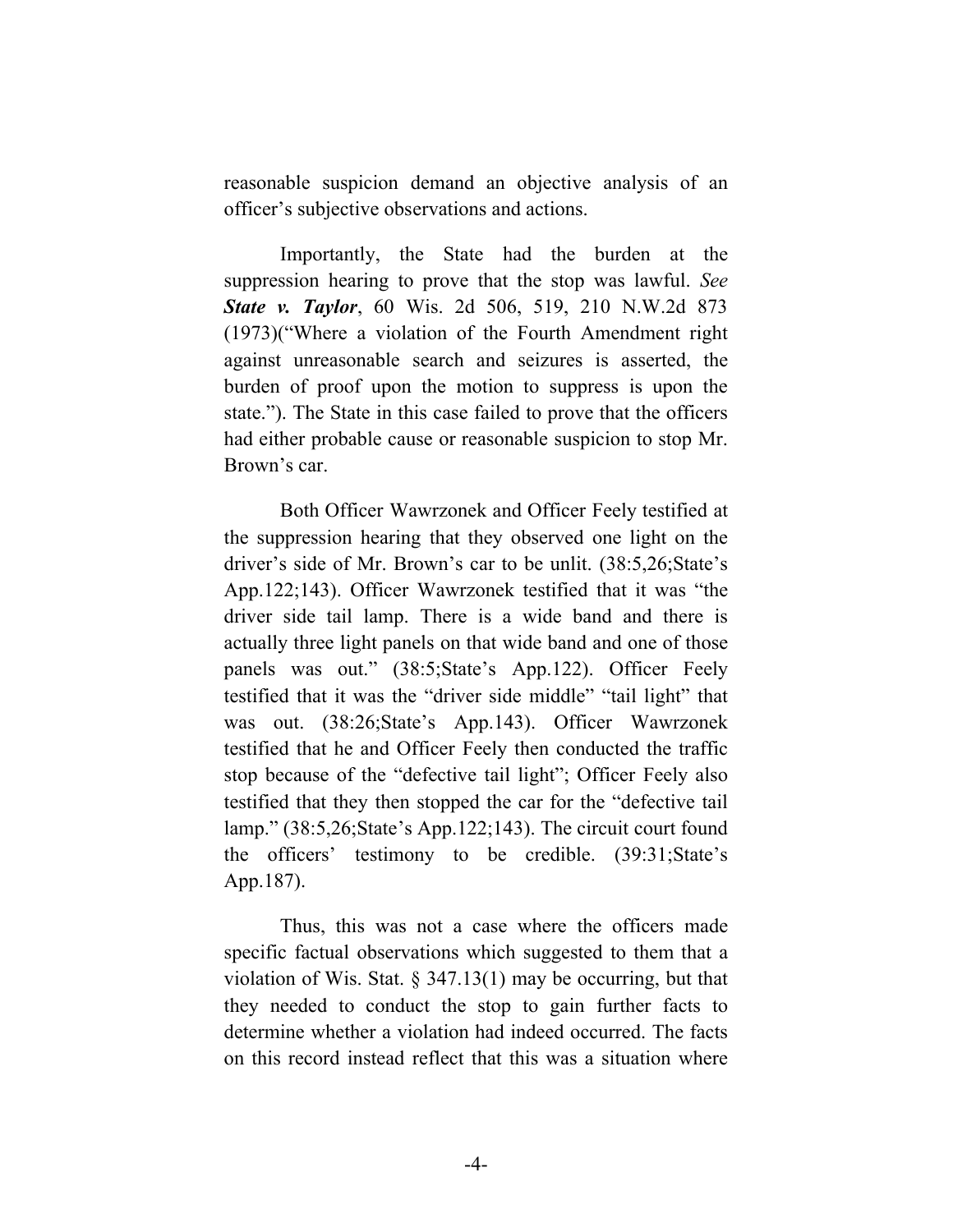both officers saw something which they immediately believed to constitute a traffic offense prior to conducting the stop specifically, a "defective" tail lamp—and then conducted the stop based on that perceived violation. As the Court of Appeals explained:

> The officers observed that the middle, red light bulb on the rear driver's side of the vehicle was unlit, and stopped the vehicle because they believed that the unlit light bulb constituted an equipment violation. They "did not act upon a suspicion that warranted further investigation, but on [their] observation of a violation being committed in [their] presence.

(Ct. App. Op., ¶ 15)(State's App.108)(citing *State v. Longcore*, 226 Wis. 2d 1, 8-9, 594 N.W.2d 412 (Ct. App. 1999)).

Their factual observation that one bulb on a multiplebulb panel was unlit did not provide an objectively reasonable basis to believe that Wis. Stat. § 347.13(1)—which requires a tail lamp to be in "good working order"—may have been violated, because, for all of the reasons Mr. Brown has argued, *see* Brown Response Brief at 5-16, that statute does not require that every individual bulb be lit for a tail lamp as a whole to be in good working order. The officers therefore lacked reasonable suspicion to stop Mr. Brown's car based on a belief that Wis. Stat. § 347.13(1) had been violated.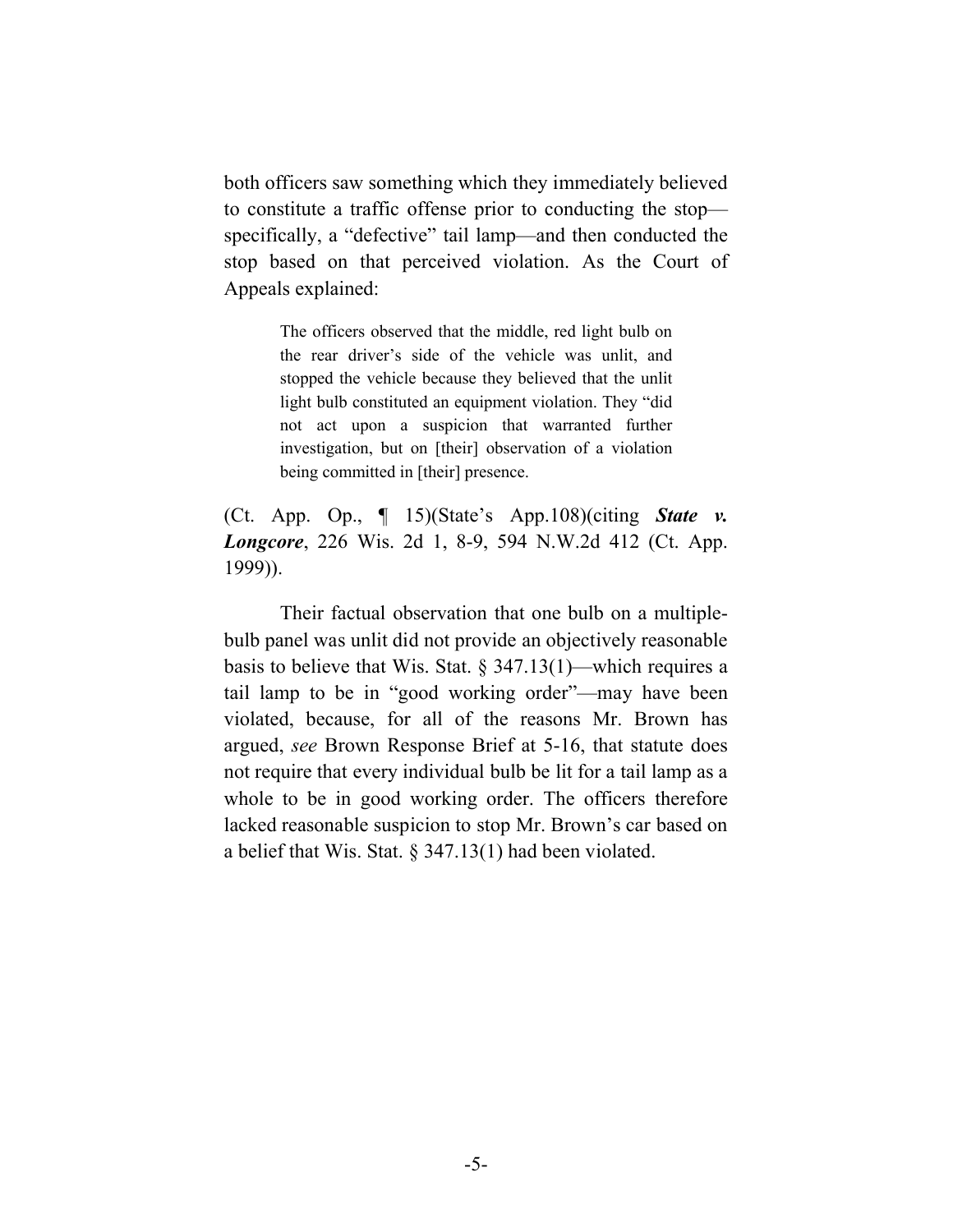- II. A Traffic Stop Based on an Officer's Mistake of the Law, Whether or Not in Good Faith, Cannot be Constitutionally Upheld
	- A. Under *State v. Longcore*, a traffic stop may not be based on an officer's mistake of law.

Wisconsin law currently holds that a traffic stop cannot be based on an officer's mistaken understanding of the statutes. In *State v. Longcore*, 226 Wis. 2d 1, 9, 594 N.W.2d 412 (1999), the Court of Appeals held that "a lawful stop cannot be predicated upon a mistake of law." This Court, in a divided *per curiam* decision, affirmed the Court of Appeals' holding. *State v. Longcore*, 2000 WI 23, 233 Wis. 2d 278, 607 N.W.2d  $620.1$ 

In *Longcore*, the officer testified that he stopped the car after noticing (1) the car pull out of a parking lot in front of closed businesses at 2am and (2) that the car's rear passenger window was missing and had been replaced by a plastic sheet, which the officer believed to be a violation of the law. 226 Wis. 2d at 4. The circuit court concluded that the first reason was insufficient to justify the stop, which the State did not contest on appeal. *Id.* The circuit court, however, concluded that the officer's second reason justified the stop, even if the officer was incorrect about the law and whether his observation constituted a violation. *Id.*

The Court of Appeals disagreed. *Id.* at 5. The Court of Appeals first rejected the notion that "reasonable suspicion

 $\overline{\phantom{a}}$ <sup>1</sup> The State in this case, citing *Longcore*, acknowledged in its initial brief that "a vehicle stop may not be based on a mistake of law." (State's Initial Brief at 25). The State at oral argument further explained that it was not challenging this holding. This Court should deem any argument to the contrary at this point as forfeited. *See State v. Huebener*, 2000 WI 59, ¶ 12, 235 Wis. 2d 486, 611 N.W.2d 727.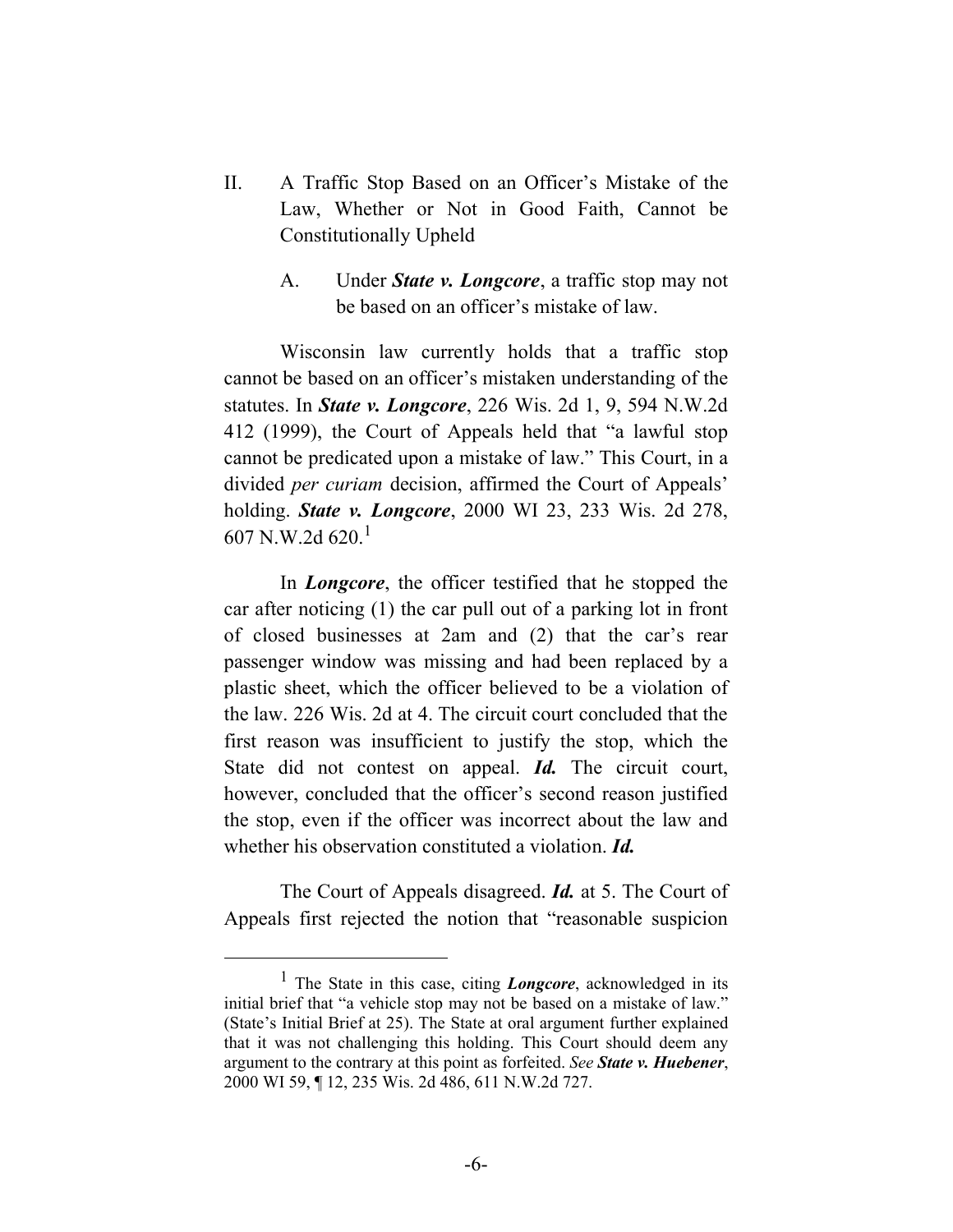may extend beyond the relation of articulable facts to the law and encompass an officer's reasonable suspicion of what the law is." *Id.* at 6. The Court noted that this rationale was "in the nature of, although not precisely analogous to, the 'good faith' exception to the exclusionary rule." *Id.* The Court noted that—at that point—Wisconsin had not adopted a good faith exception to the exclusionary rule. *Id.* at 6-7.

The Court further noted that the circuit court was incorrect to conclude that reasonable suspicion was the proper standard, as the officer "did not act upon a suspicion that warranted further investigation, but on his observation of a violation being committed in his presence." *Id.* at 8-9. The Court explained that "[i]f the facts would support a violation only under a legal misinterpretation, no violation has occurred, and thus by definition there can be no probable cause that a violation has occurred." *Id.* at 9. "We conclude that when an officer relates the facts to a specific offense, it must indeed *be* an offense; a lawful stop cannot be predicated on a mistake of law." *Id.* (emphasis in original).

Since *Longcore*, this Court has adopted the good faith exception to the exclusionary rule in certain limited situations in which police rely on either (1) a warrant issued by an "independent and neutral magistrate," or (2) on well-settled law which is then subsequently overruled. *See State v. Eason*, 2001 WI 98, ¶ 29, 245 Wis. 2d 206, 629 N.W.2d 625; *State v. Ward*, 2000 WI 3, 231 Wis. 2d 723, 604 N.W.2d 517; *State v.*  **Dearborn**, 2010 WI 84, 327 Wis. 2d 252, 786 N.W.2d 97<sup>2</sup>;

 <sup>2</sup>  $2$  The officers' beliefs in this case that the tail lamp was defective could in no way be construed to be in reliance on "clear and settled precedent." In *Dearborn*, this Court explained that this exception would "not affect the vast majority of cases where neither this court nor the United States Supreme Court have spoken with specificity in a particular fact situation." 2010 WI 84, ¶ 46. This Court has not, up to this point, addressed whether Wis. Stat. § 347.13(1) requires every individual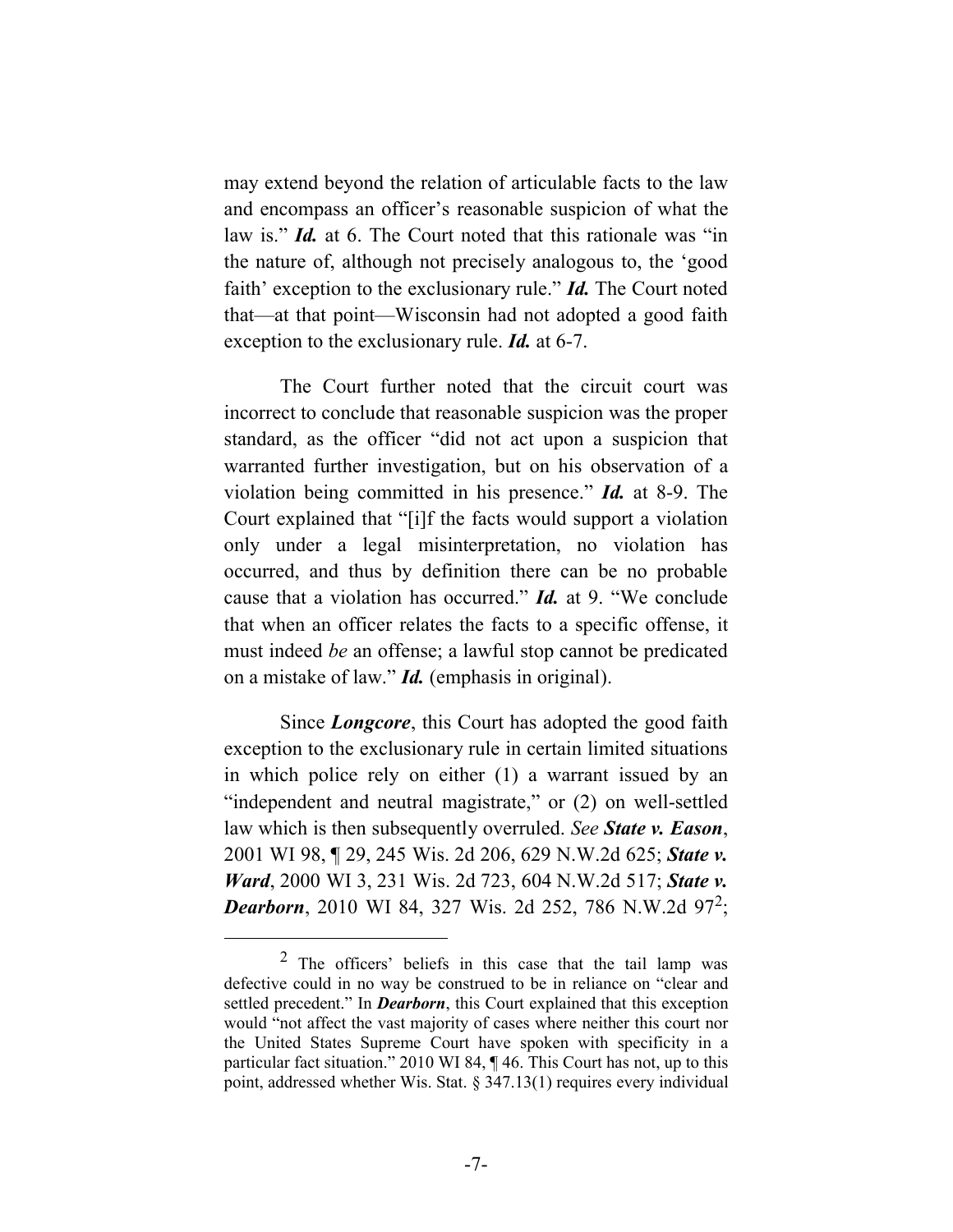*see also* Brown Response Brief at 18-20 (providing a more detailed discussion of the history of the good faith exception in Wisconsin). $3$  But these exceptions do not account for an officer relying on his or her own mistake of the law he or she is entrusted to enforce, and the holding of *Longcore* remains true: if an officer conducts a traffic stop based on the officer's belief that something he or she has observed is prohibited by statute, but in fact the statutes do not contain such a prohibition, then the officer lacks a lawful basis to conduct the stop and the stop cannot stand.

> B. The vast majority of federal circuits and states hold that a traffic stop cannot be based on an officer's mistake of law, regardless of whether that mistake was in good faith.

The majority of federal circuits to address this question, including the Seventh Circuit, have similarly held that a seizure cannot be based on an officer's mistake of law. *See U.S. v. McDonald*, 453 F.3d 958 (7th Cir. 2006); *U.S. v. Williams*, 740 F.3d 308, 312 (4th Cir. 2014); *United States v. Miller*, 146 F.3d 274, 278-279 (5th Cir.1998); *U.S. v. Lopez-Soto*, 205 F.3d 1101, 1106 (9th Cir. 2000); *U.S. v. Tibbetts*, 396 F.3d 1132, 1138 (10th Cir. 2005); *U.S. v. Chanthasouxat*, 342 F.3d 1271, 1279 (11th Cir.2003), (all holding that traffic stops cannot be based on a mistake of law,

bulb comprising one tail lamp to be lit for the lamp to be in "good working order." And prior to this case, there were no published Court of Appeals decisions addressing this question.

 $3$  Additionally, the Court of Appeals recently applied the good faith exception to Wisconsin law enforcement's reliance on law enforcement in Mexico concerning the lawfulness of a search conducted in Mexico. *State v. Johnson*, 2013 WI App 140, 352 Wis. 2d 98, 841 N.W.2d 302. The Court noted that suppression in that situation would not serve the purpose of the exclusionary rule as it would "not alter the behavior of United States law enforcement officials who have relied on the assurances of foreign authorities that a search is legal." *Id,* ¶ 11.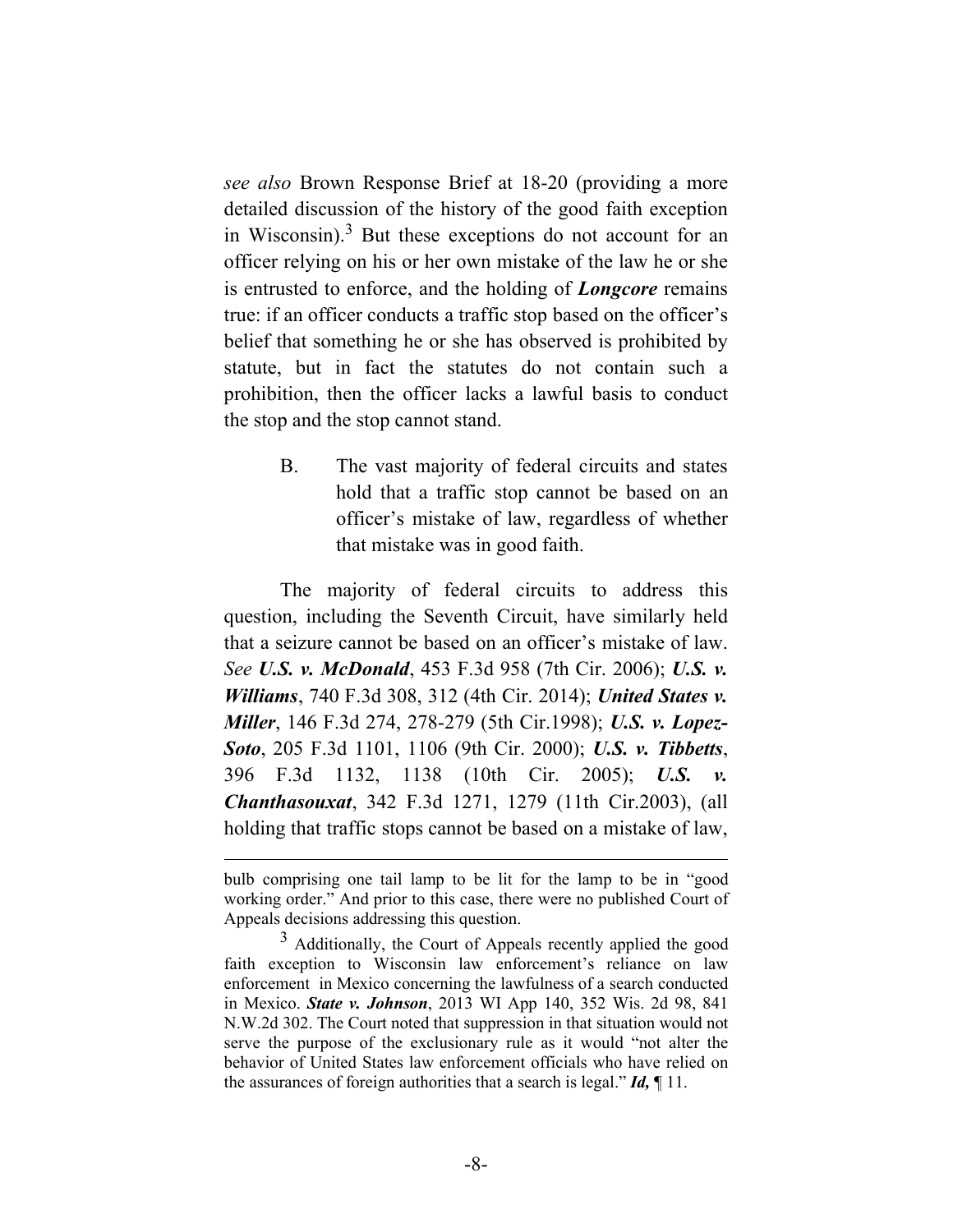even if the mistake was reasonable); *but see U.S. v. Martin*, 411 F.3d 998, 1001 (8th Cir. 2005)(holding that a traffic stop may be based on an "objectively reasonable" mistake of law); *U.S. v. Delfin-Colina*, 464 F.3d 392 (3d Cir. 2006)(holding that "[i]n situations where an objective review of the record evidence establishes reasonable grounds to conclude that the stopped individual has in fact violated the traffic-code provision cited by the officer, the stop is constitutional even if the officer is mistaken about the scope of activities actually proscribed by the cited traffic-code provision").

Additionally, the majority of States also hold that an officer's mistake of law cannot provide a lawful basis for a traffic stop. *See J.D.I v. State*, 77 So.3d 610 (Ala. Crim. App. 2011); *People v. Ramirez*, 44 Cal. Rpt. 3d 813, 816 (Cal. Ct. App. 2006); *McDonald v. State*, 947 A.2d 1073, 1079 (Del. 2008); *People v. Cole*, 874 N.E.2d 81, 88 (Ill. Ct. App. 2007); *Gunn v. State*, 956 N.E.2d 136, 139 (Ind. Ct. App. 2011); *State v. Louwrens*, 792 N.W.2d 649, 654 (Iowa 2010); *Martin v. Kan. Dept. of Revenue*, 176 P.2d 938 (Kan.2008); *Commonwealth v. Bernard*, 84 Mass. App. Ct. 771,— N.E.3d— (Mass. App. Ct. 2014); *Gilmore v. State*, 42 A.3d 123, 135 (Md. Ct. Spec. App. 2012); *State v. Anderson*, 683 N.W.2d 818, 822-824 (Minn. 2004); *State v. Lacasella*, 60 P.3d 975, 980-982 (Mont. 2002); *Byer v. Jackson*, 661 N.Y.S2d 336, 338 (N.Y. App. Div. 1997); *Commonwealth v. Rachau*, 670 A.2d 731 (Pa. 1996); *State v. Duran*, 396 S.W.3d 563, 573 (Tex. Crim. App. 2013).<sup>4</sup> A few states

 $\overline{4}$ <sup>4</sup> The Ohio Court of Appeals appears to be divided on this question. *See State v. Babcock*, 993 N.E.2d 1215, 1217-1220 (Ohio Ct. App. 2013)(discussing the conflict in Ohio appellate districts on this question). Additionally, the Oregon Court of Appeals has held that while a traffic stop cannot be based on a mistake of law, a stop may be based on a "mistake as to *which* law the defendant violated" so long as the facts perceived by the officer establish an offense. *See State v. Chilson*, 182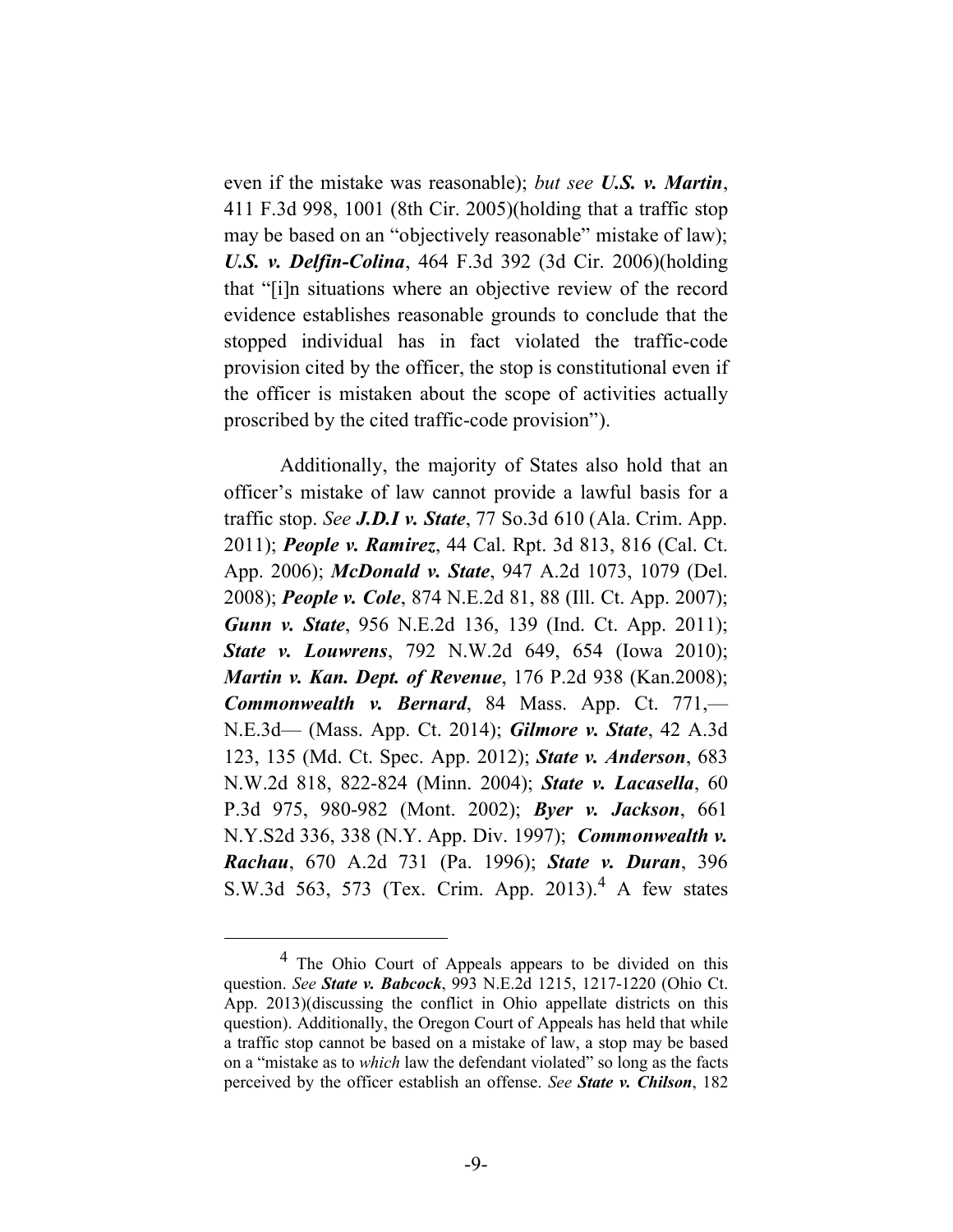provide that an officer's mistake of law does not automatically invalidate a seizure if the officer's mistake was reasonable. *See Travis v. State*, 959 S.W.2d 32 (1998), *but compare with Hinojosa v. State*, 319 S.W.3d 258, 261, n.3 (Ark. 2009); *see also State v. Rhinelander*, 649 S.E.2d 828, 829-30 (Ga. Ct. App. 2007); *Harrison v. State*, 800 So.2d 1134, 1138-1139 (Miss. 2001); *State v. Heien*, 737 S.E.2d 351, 356 (N.C. 2012); *State v. Hubble*, 206 P.3d 579, 587- 588 (N.M. 2009); *State v. Wright*, 791 N.W.2d 791 (S.D. 2010).

> C. The Seventh Circuit in *U.S. v. McDonald* held that a traffic stop cannot be based on a mistake of law, whether in good faith or not.

In *McDonald*, the Seventh Circuit held that a traffic stop cannot be based on an officer's mistake of law—whether that mistake was a "good faith" mistake or not. The Seventh Circuit noted that several other federal circuits before it had concluded that "even a reasonable mistake of law cannot support probable cause or reasonable suspicion," and reached the same conclusion:

> We agree with the majority of circuits to have considered the issue that a police officer's mistake of law cannot support probable cause to conduct a stop. Probable cause only exists when an officer has a reasonable belief that a law has been broken. Law enforcement officials have a certain degree of leeway to conduct searches and seizures, but the flip side of that leeway is that the legal justification must be objectively grounded. *An officer cannot have a reasonable belief that a violation of the law occurred when the acts to*

 $\overline{a}$ 

P.3d 241 (Or. Ct. App. 2008); *State v. Boatright*, 193 P.3d 78 (Or. Ct. App. 2008).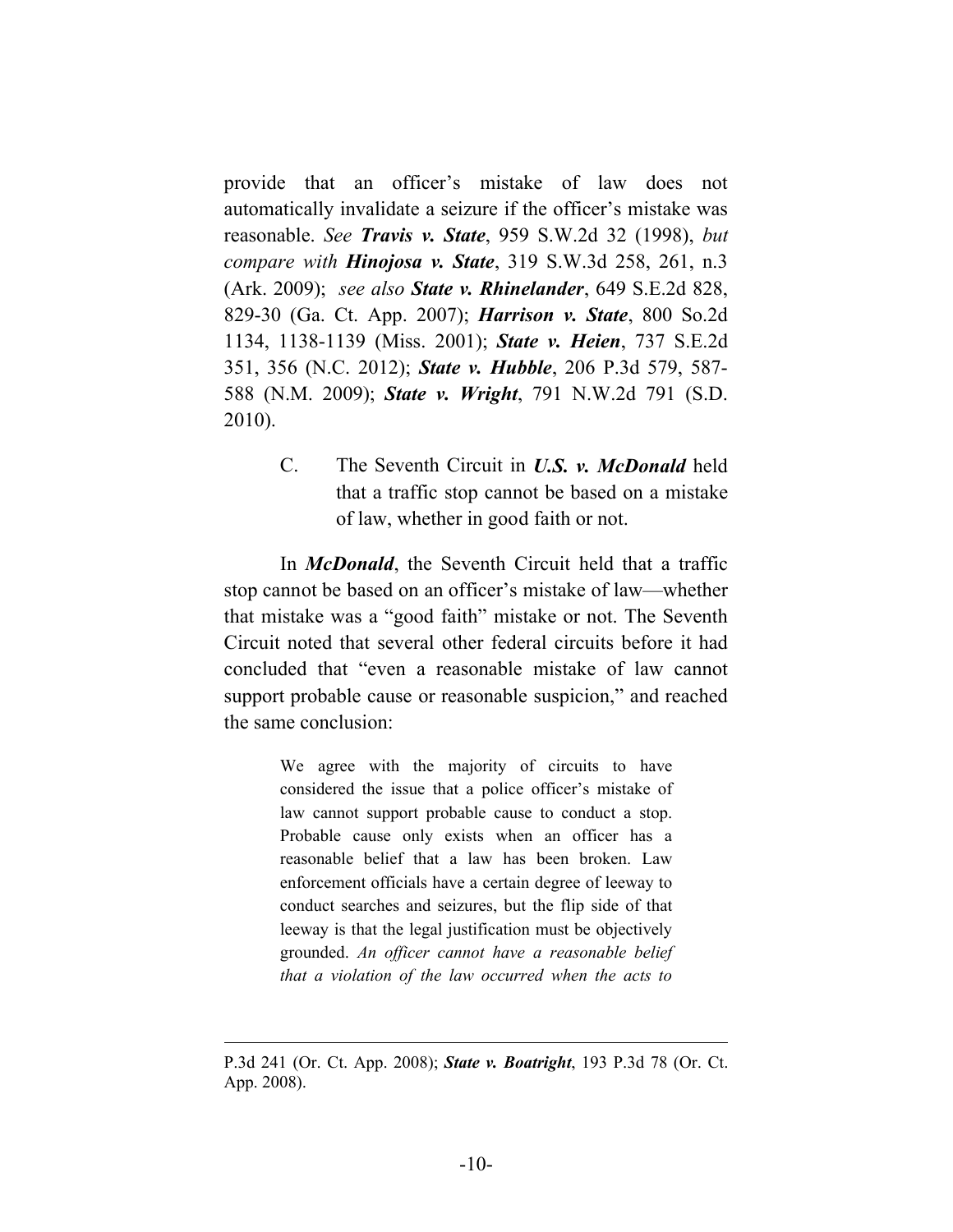*which an officer points as supporting probable cause are not prohibited by law*.

*Id.* at 961 (internal citations omitted)(emphasis added). In essence, an officer's *subjective* belief that the law prohibits something cannot be *objectively* reasonable if the law does not in fact prohibit that thing.

The Seventh Circuit further explained that this holding—that a traffic stop cannot be based on an officer's mistake of law—remains true whether or not the officer's mistake of law was in "good faith":

> It makes no difference that an officer holds an understandable or 'good faith' belief that a law has been broken. Whether the officer's conduct was reasonable under the circumstances is not the proper inquiry. Rather, the correct question is whether a mistake of law, no matter how reasonable or understandable, can provide the objectively reasonable grounds for providing reasonable suspicion or probable cause. The answer is that it cannot. *A stop based on a subjective belief that a law has been broken, when no violation actually occurred, is not objectively reasonable.*

*Id.* at 961-962 (internal citations omitted)(emphasis added).

In *McDonald*, police had received an anonymous tip claiming that a black man driving a maroon Buick had drugs and a handgun. *Id.* at 959. Officers later that evening saw a car which matched the description and followed the car. *Id.* One officer testified that as he followed the car, he saw the driver turn on his blinker at a curve in the road, and believed this to be an unnecessary and thus improper use of the turn signal. *Id.* at 959-960. He testified that he believed that this violated an Illinois statute prohibiting improper uses of a turn signal, and stopped the car. *Id.* The district court ruled that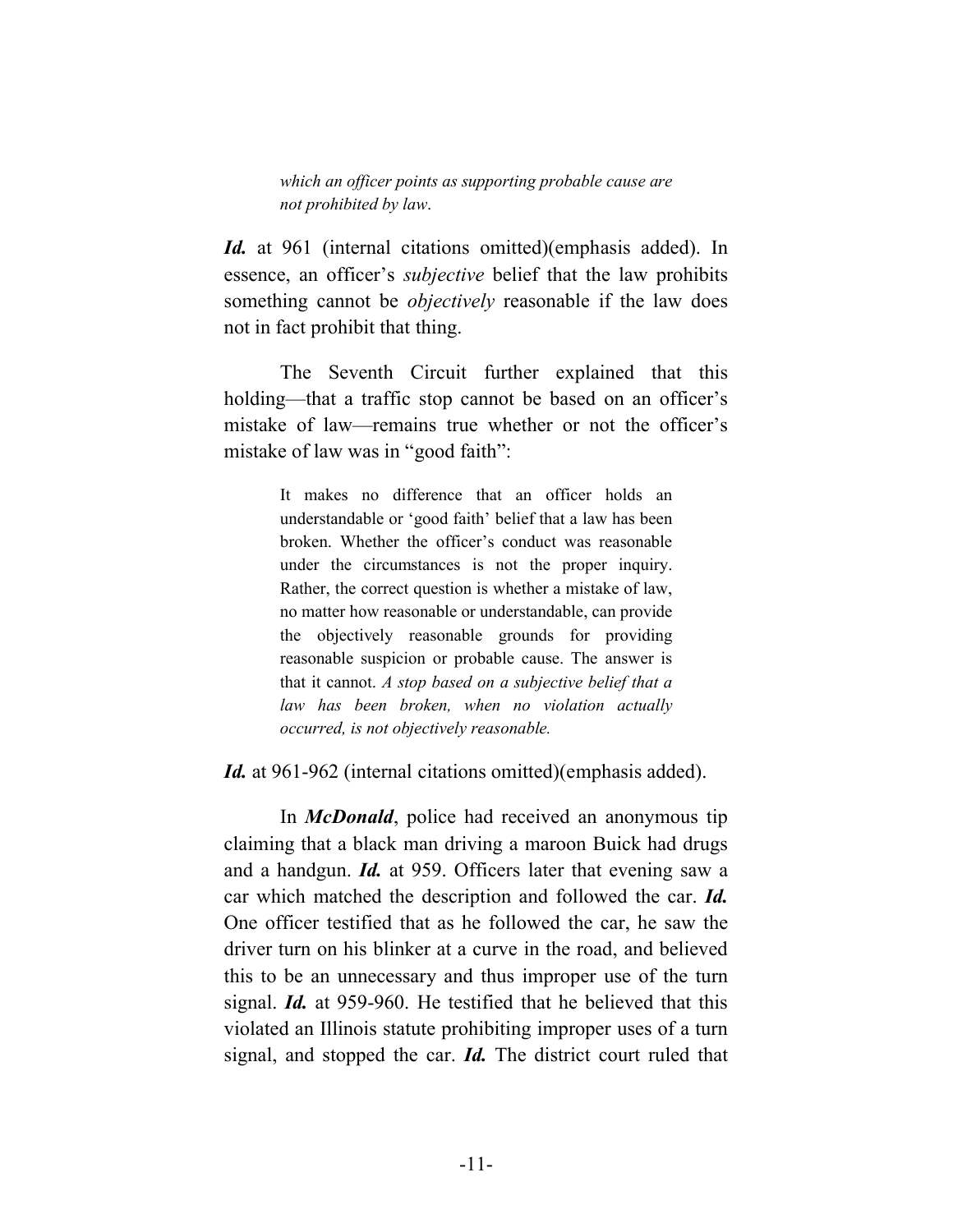while the anonymous tip would "probably not have been a sufficient ground" to stop the defendant, the stop was nevertheless warranted because the officer "reasonably believed" that the use of the turn signal violated the state law. *Id.* at 960. As the Seventh Circuit explained, "[t]he district court also stated in a footnote that although the statute does not specifically proscribe McDonald's use of the turn signal, 'it could, arguably, be so interpreted.'" *Id.* On appeal, McDonald argued that police stopped him based on a mistake of law and that a mistake of law could not support the stop; the Seventh Circuit agreed. *Id.* at 960-962.

Importantly, the Seventh Circuit Court noted that "[b]y all indications" the officer "genuinely believed McDonald had violated the law"—that he had tried to consult an Offense Code Book which listed improper use of a turn signal as a violation but did not provide the text of the statute—and even further that "no reported case had addressed whether conduct similar to McDonald's" violated the turn signal statute. *Id.* at 962. But even though the officer "may have acted in good faith," the Seventh Circuit held that "[t]o create an exception here would defeat the purpose of the exclusionary rule, *for it would remove the incentive for police to make certain that they properly understand the law that they are entrusted to enforce and obey*." *Id.* (quoting *United State v. Lopez-Valdez*, 205 F.3d 1101, 1106 (9th Cir.2000))(emphasis added).

> D. Suppressing evidence derived from traffic stops based on an officer's mistake of law serves the purpose of the exclusionary rule to deter negligent police conduct.

Indeed, this Court has recognized that the exclusionary rule serves not only to deter constitutional violations caused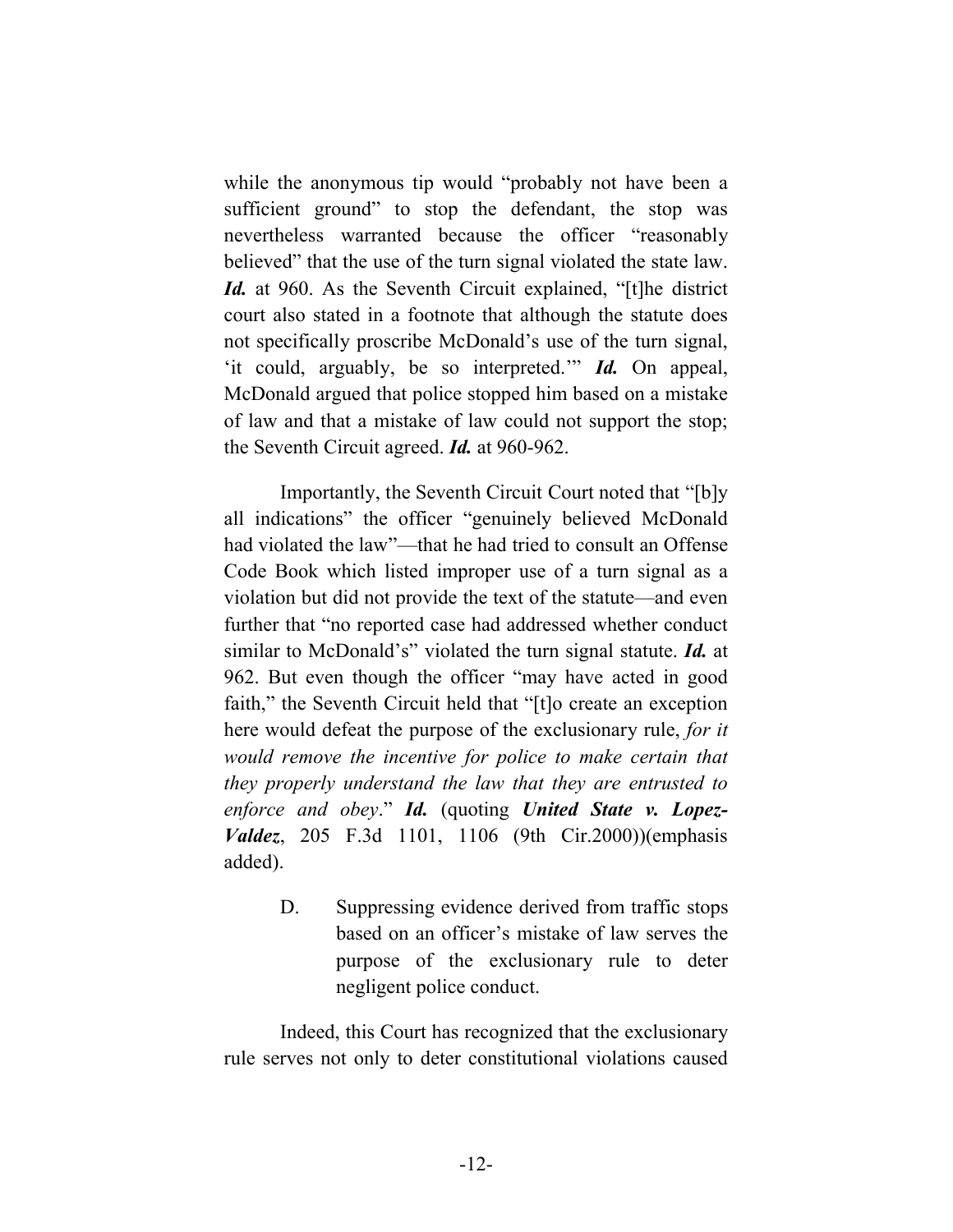by willful police conduct, but also by *negligent* police conduct. *See State v. Gums*, 69 Wis. 2d 513, 517, 230 N.W.2d 813 (1975). This Court has only applied a good faith exception to the exclusionary rule in situations where police have acted in reliance on the independent judiciary—whether in the form of a warrant signed by a judge in a specific case or in reliance on well-settled case law. *See Eason*, 2001 WI 98; *Ward*, 2000 WI 3; *Dearborn*, 2010 WI 84. In those situations, this Court has noted that applying the exclusionary rule would not deter misconduct, as the police were acting in reliance of the judiciary's understanding of the law. *See*, *e.g.*, *Eason*, 2001 WI 98, ¶ 2; *Ward*, 2000 WI 3, ¶¶ 49-50; *Dearborn*, 2010 WI 84, ¶ 44.

Unlike those cases in which this Court has applied a good faith exception to the exclusionary rule, an officer who acts based on his or her subjective misunderstanding of the law is not acting in good faith reliance on the mistake of an independent, legally-trained member (or members) of the judiciary whom the officer could understandably expect would know the law.<sup>5</sup> In this situation, the exclusionary rule absolutely serves to deter negligent police action and to encourage police to understand the very law they are enforcing. This Court should therefore not expand the scope of the good faith exception to an officer's own misunderstanding of Wisconsin law.

 <sup>5</sup> Nor is an officer who acts based on his or her subjective misunderstanding of Wisconsin law acting in good faith reliance on a foreign authority's mistaken explanation of foreign law. *See Johnson*, 2013 WI App 140. In applying the good faith exception in such a circumstance, the Court of Appeals noted that "we presume high-ranking Mexican law enforcement personnel know their own laws." *Id.*, ¶ 13. A Wisconsin law enforcement officer's own mistaken understanding of Wisconsin law is not in good faith reliance on an independent source whom an officer could reasonably expect would know the law.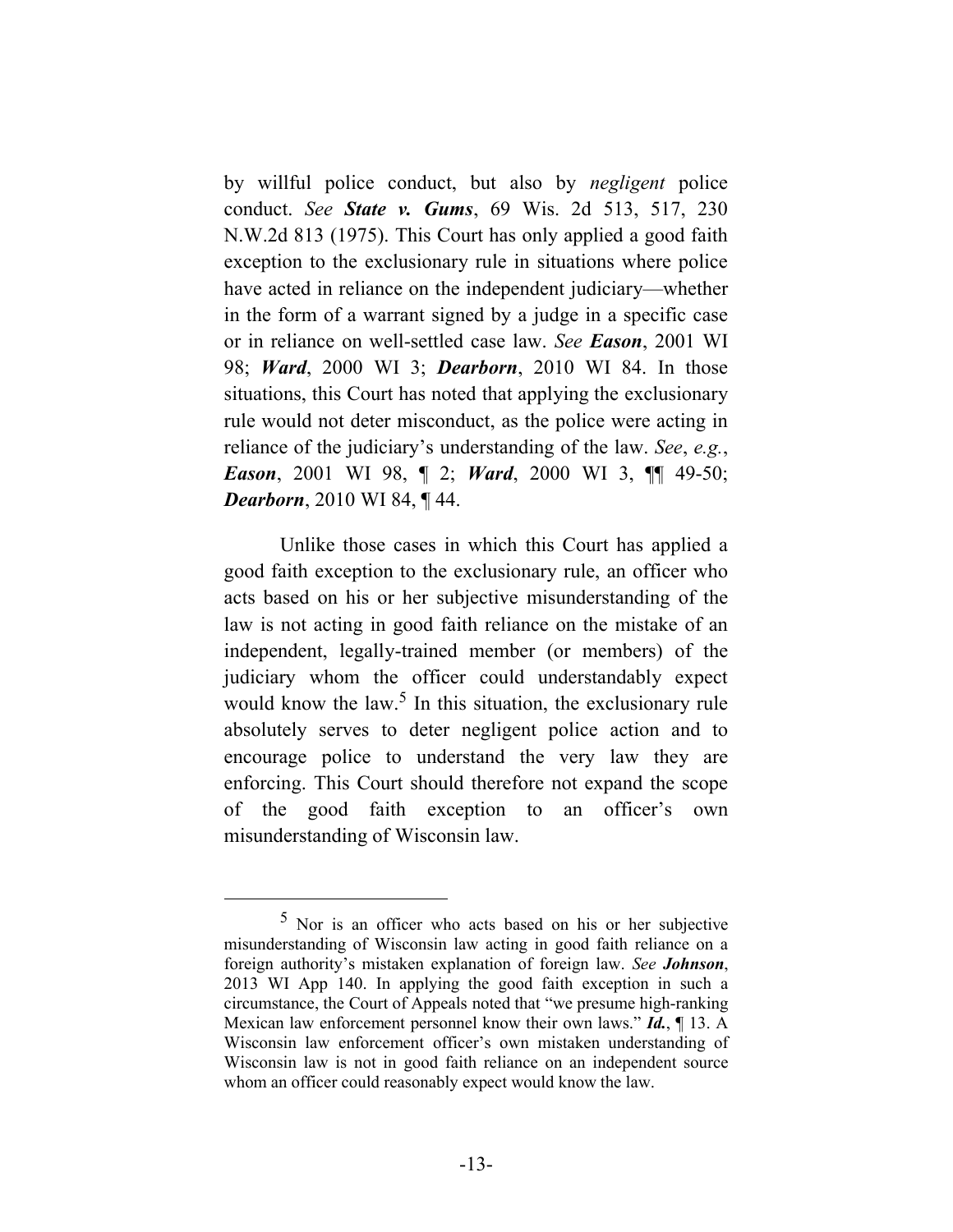E. To uphold traffic stops based on an officer's own mistake of law would be to create a double standard by which citizens are required to know the law, but the police—entrusted and empowered to enforce it—are not.

Allowing a Fourth Amendment seizure to derive from a police officer's mistake of law would be to weaken the foundation of a rule-of-law society:

> "Police in a democracy are not merely bureaucrats. They are also…legal officials, that is, people belonging to an institution charged with strengthening the rule of law in society." Lawless seizures by police violate the basic tenet that ours is a "government of laws, and not of men"…Reciprocal expectations of law-abidingness between government and citizens can scarcely be expected to endure if one party—the government—need not uphold its end of the bargain.

Wayne A. Logan, "Police Mistakes of Law," 61 Emory L.J. 69, 91-92 (2011) (quoting Jerome H. Skolnick, "Justice Without Trial: Law Enforcement in Democratic Society 233 (Macmillan Coll. Pub'g Co. 3d ed 1994) and *Marbury v. Madison*, 5 U.S. (1 Cranch) 137, 163, (1803)).

As the Eleventh Circuit has explained, it would be a "fundamental unfairness" to hold "citizens to the traditional rule that ignorance of the law is no excuse while allowing those entrusted to enforce the law to be ignorant of it." *Chanthasouxat*, 342 F.3d at 1280 (internal citation and quotations omitted). As this Court recently noted in *State v. Neumann***,** "Wisconsin employs the mistake of law doctrine which says that every person is presumed to know the law and cannot claim ignorance of it as a defense." 2013 WI 58, ¶ 50, n.29, 348 N.W.2d 455, 832 N.W.2d 560. Just as ignorance of the law is not a legally-accepted justification for Wisconsin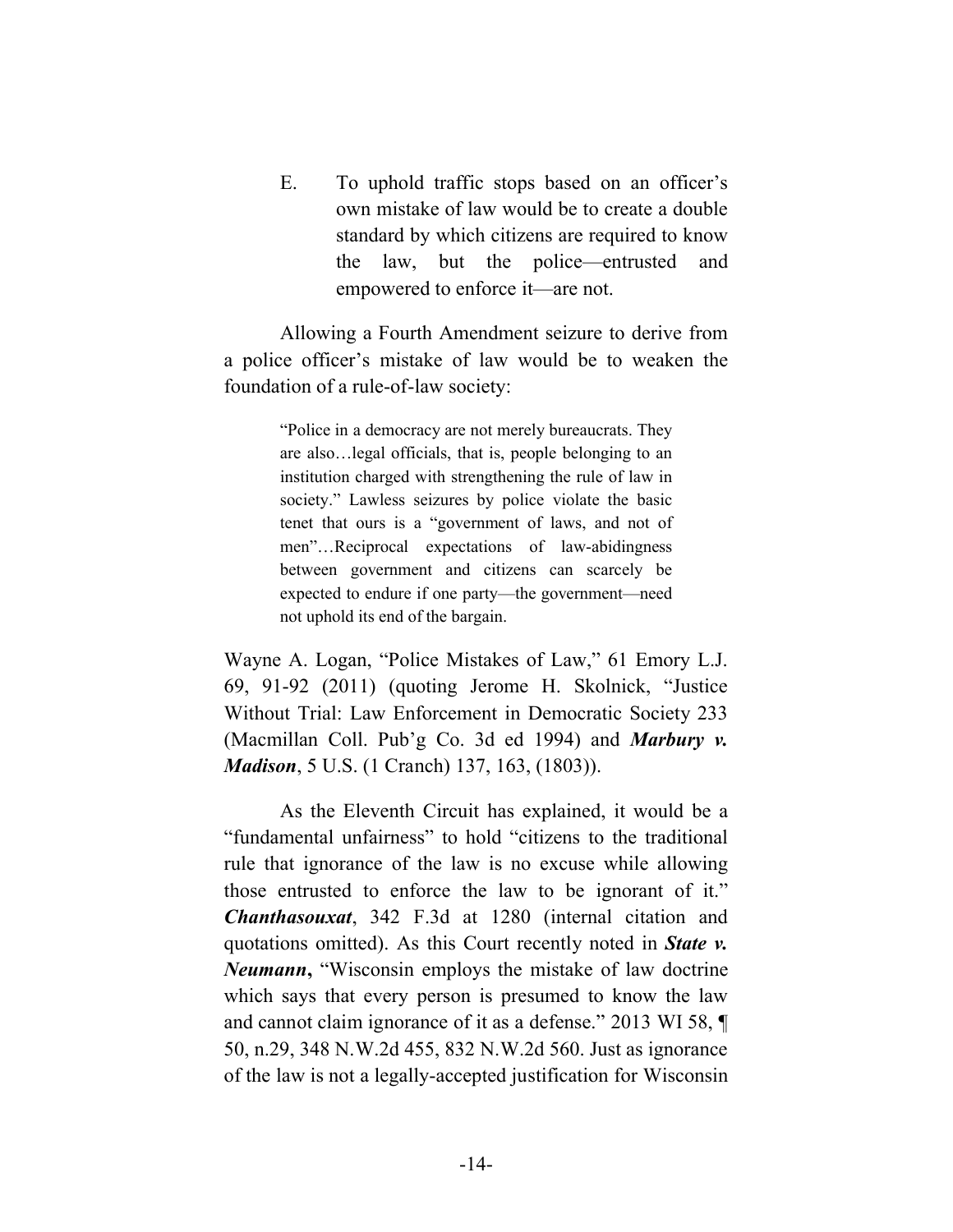citizens' violations of the statutes, it should not be a legallyaccepted justification for trained Wisconsin police officers' violations of the Constitution.

Police have a responsibility to know the laws upon which they act. While police may not be automatically familiar off-hand with every portion of the statutes (here the traffic code), police "fairly can be expected to know the laws that they elect to invoke on street patrol." Logan, "Police Mistakes of Law," 61 Emory L.J. at at 107. Traffic stops based on an officer's mistaken understanding of the law therefore cannot stand, even where the statutes as a whole are voluminous. To uphold "lawless seizures" based on mistakes of law—whether a good faith mistake or not—because the laws are too voluminous for police to know would be a "perverse twist reminiscent of Kafka." *Id.* at 84. "Such a view, even if not rejected on democratic-governance concerns alone, would appear especially unjustified given unprecedented improvements in the educational backgrounds of police and ready access to substantive law, including via dashboard computers." *Id*.

And even if a statute is arguably ambiguous, a traffic stop based on an officer's incorrect understanding of that statute still cannot stand. For example, the Seventh Circuit in *McDonald* acknowledged that the officer had tried to find clarification on what the relevant statute prohibited, and further noted that no reported case had addressed the statute to clarify what in fact was prohibited. 453 F.3d at 962. Nevertheless, even where the officer "acted in good faith," the Seventh Circuit held that to allow an exception to the exclusionary rule would defeat its very purpose by taking away the incentive for police to make sure they understand the law. *Id.* Additionally, to hold otherwise would be to "use the vagueness of a statute *against* a defendant."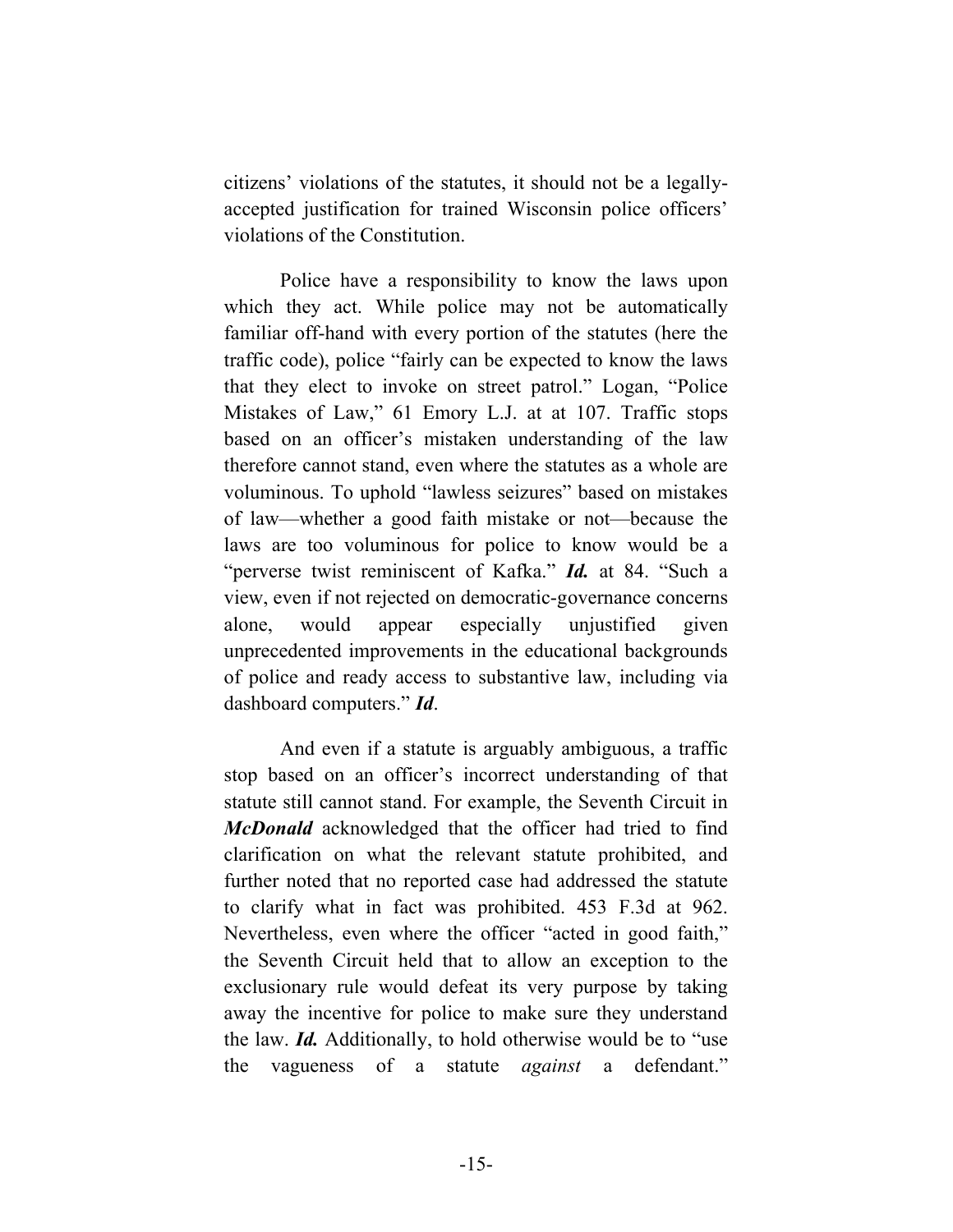*Chanathasouxat*, 342 F.3d at 1278-1279. The Eleventh Circuit in *Chanathasouxat* explained that even though the statutes in question were traffic statutes and thus "not criminal statutes," to uphold a stop based on an officer's incorrect understanding of an arguably ambiguous statute would be to contravene the "fundamental principle that a criminal statute that is so vague that it does not give reasonable notice of what it prohibits violates due process." *Id.*

> F. To uphold traffic stops based on an officer's own mistake of law would be to undermine the legitimacy of the police.

Furthermore, to allow police to conduct traffic stops based on misunderstandings of the law would undercut the legitimacy and integrity of the police. "Branding lawless seizures as constitutionally reasonable, and as a consequence allowing incident searches and other intrusions, can only lessen confidence in the perceived fairness and legitimacy of police, already strained by reports of police fabrications and racial bias." *See* Logan, "Police Mistakes of Law," 61 Emory L.J. at 93. Research shows that the public's perception of justice influences the public's willingness to comply with the law and help police. *Id.*, n.164 (citing multiple research articles). Indeed, to effectively serve to control crime, police must have the cooperation of the public. *See* Tom R. Tyler & Jeffrey Fagan, "Legitimacy and Cooperation: Why Do People Help the Police Fight Crime in Their Communities?," 6 Ohio St. J. Crim. L. 231 (2008). "Cooperation increases not only when the public views the police as effective in controlling crime and maintaining social order, but also when citizens see the police as legitimate authorities who are entitled to be obeyed." *Id.* at 266-267.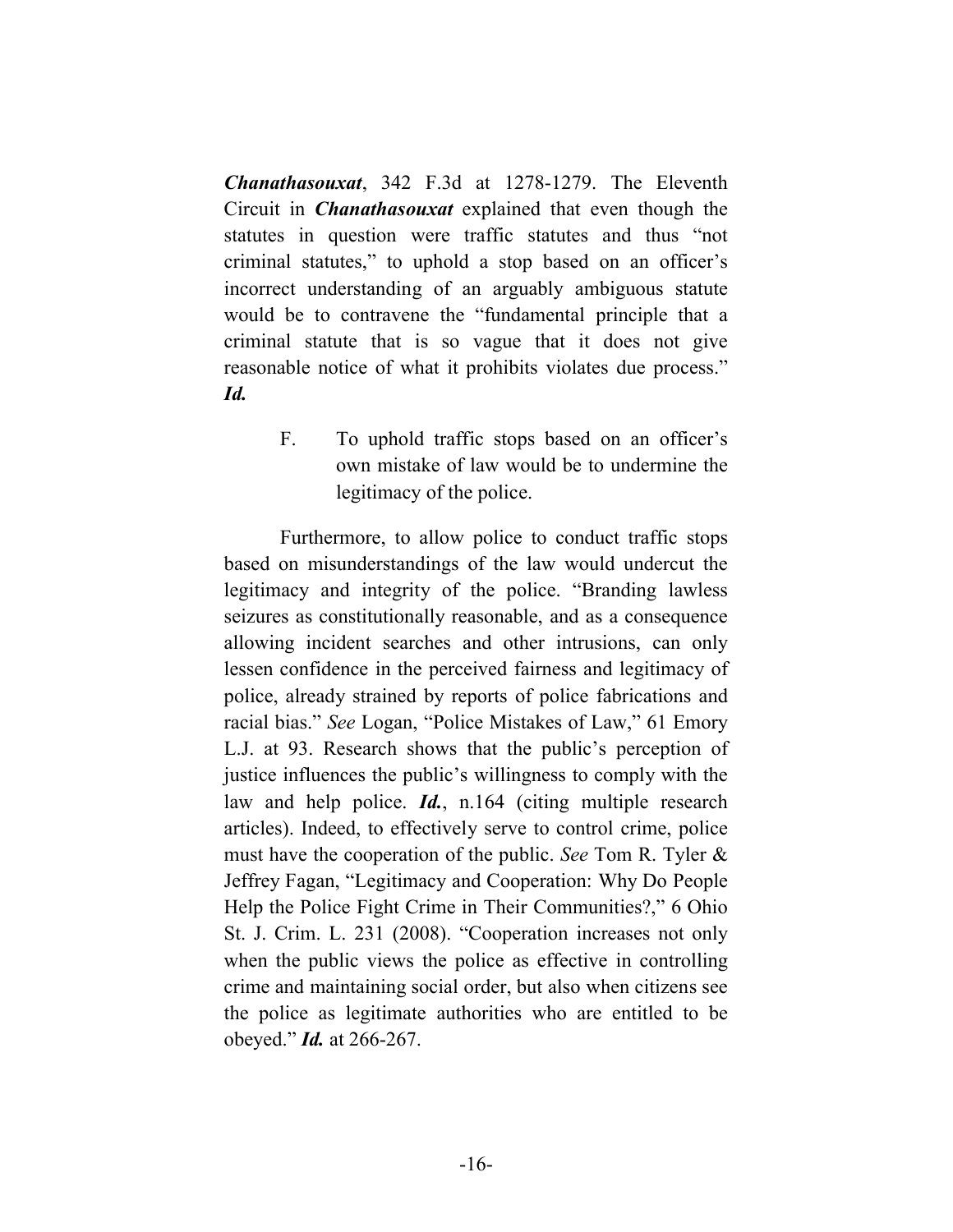G. To uphold traffic stops based on an officer's mistake of law would be to undercut legislative authority and weaken the separation of powers.

Upholding Fourth Amendment seizures based on a police officer's mistaken understanding of the statutes also muddles the separation of powers by taking away legislative authority. As Law Professor Wayne A. Logan has explained, "[s]ince at least the mid-twentieth century, criminal law norms, especially regarding less serious and malum prohibitum behaviors, have been codified by American legislatures, with courts providing secondary yet authoritative interpretive input." *Id.* at 95. To uphold traffic stops based on mistakes of law—to give the police not only the power to enforce the law, but further to interpret and broaden it would be for the judicial branch to approve of an arm of the executive branch (the police) usurping the role of the legislature. *See id.* And where courts simply need to assess whether an officer's understanding of the statutes seems reasonable, instead of what the statutes indeed proscribe, the judicial branch has less incentive to perform its role of interpreting and clarifying the statutes. *See id.* at 95-96.

Ultimately, whether or not an officer's mistake of law is in subjective good faith, or even objectively reasonable, the police are entrusted by the people of Wisconsin to enforce the law. As such, we rightfully expect them to know our laws, particularly when their enforcement involves the restriction of our citizens' liberties. This Court should uphold its precedent and, along with the vast majority of federal circuits and States to address this question, re-affirm that a traffic stop cannot be based on an officer's mistake of law.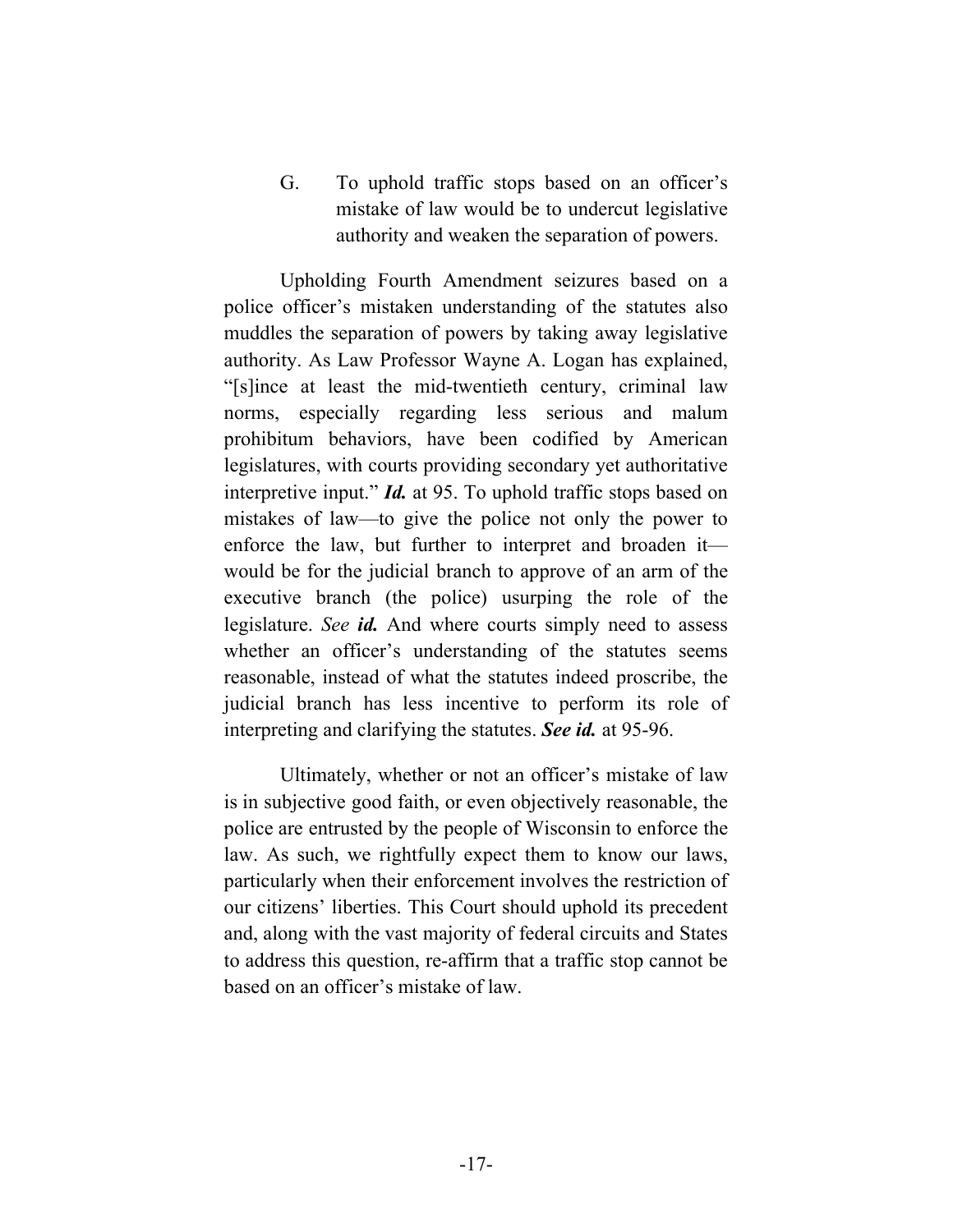#### **CONCLUSION**

For these reasons, and the reasons set forth in his Response Brief and at oral argument, Mr. Brown respectfully requests that this Court affirm the decision of the Court of Appeals.

Dated this 19th day of March, 2014.

Respectfully submitted,

HANNAH B. SCHIEBER Assistant State Public Defender State Bar No. 1081221

Office of the State Public Defender 735 North Water Street, Suite 912 Milwaukee, WI 53202-4116 (414) 227-2201 E-mail: schieberh@opd.wi.gov

Attorney for Defendant-Appellant